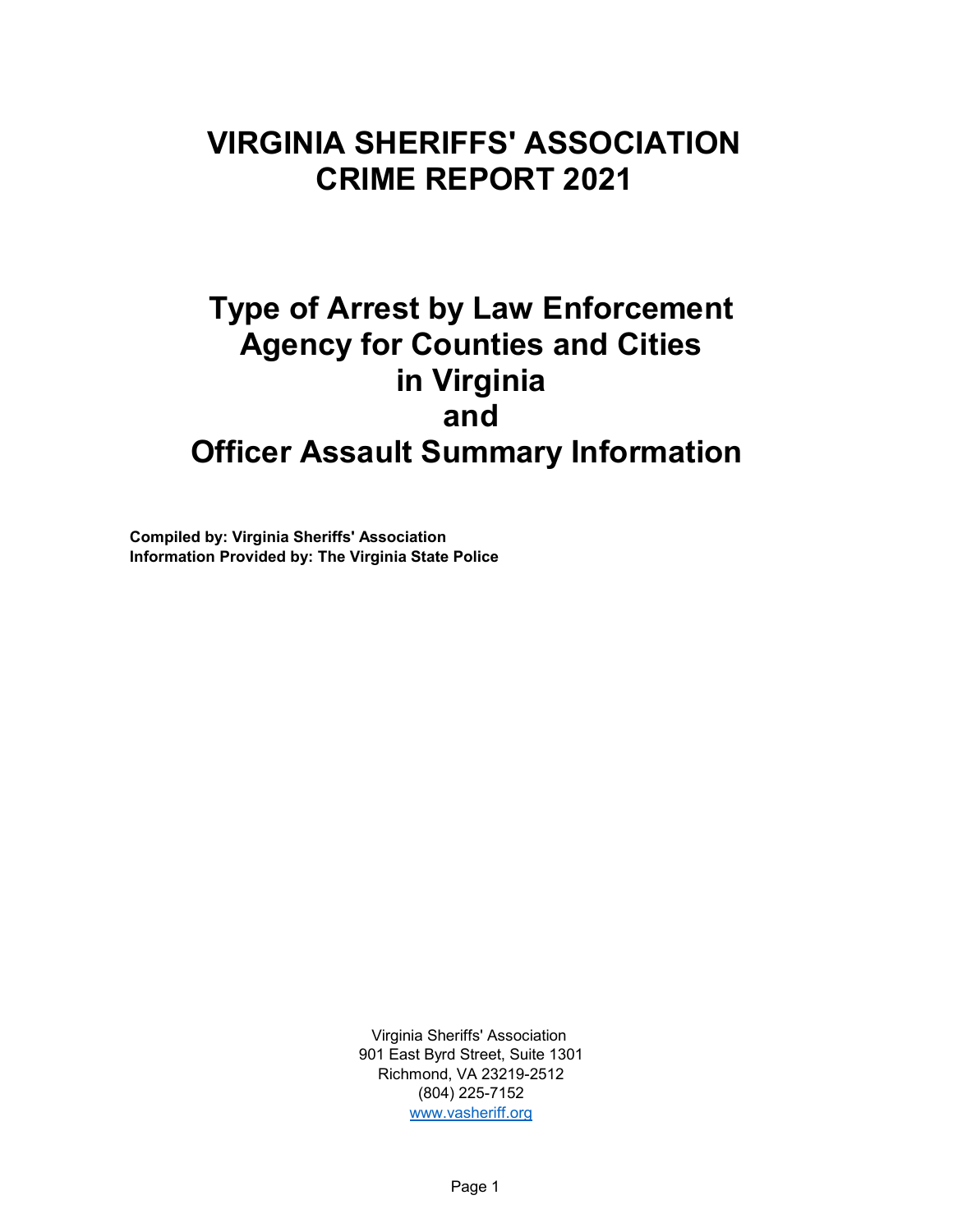#### **VIRGINIA SHERIFFS' ASSOCIATION CRIME REPORT 2021**

#### **Index**

| How to Interpret this Report                       | Page 2     |
|----------------------------------------------------|------------|
| 2 Arrests in Counties, Group A and Group B Arrests | Page 3-14  |
| 3 Arrests in Cities, Group A and Group B Arrests   | Page 15-19 |
|                                                    |            |

- 4 County Total, City Total and Grand Total **Page 20**
- 5 Officers Assaulted Summary **Page 20**

#### **Explanation of Incident Based Reporting (IBR) Arrest Data**

The state program is now only accepting monthly crime data in the incident based format. Agencies submit their monthly data via Internet submission. The automated files are uploaded to the mainframe, run through an edit process, and sent to the central repository database. The IBR system requires that extensive data be reported for each crime occurring during a particular incident.

require reporting only arrest data. all data elements are not required for each offense reported. Group B offenses consist of 12 crimes and Information relating to two different levels of offenses is collected by the IBR system. The most serious offenses are designated as Group A offenses; the less serious offenses are designated as Group B offenses. Group A offenses consist of 22 different crimes involving 46 different offenses; a maximum of offenses per incident may be reported. There are 75 data elements for each Group A offense; however,

circumstances relative to specific crimes. Some of the major benefits to be derived from the IBR system are greater specificity in reporting; more correlation between offenses, property, victims, offenders and arrestees; expanded victim/offender relationships; distinction between attempted and completed crimes; and increased reporting of various

Please note this information is as of May 9, 2022. Due to a new VSP IBR repository VSP are able to produce more timely and accurate data with each day.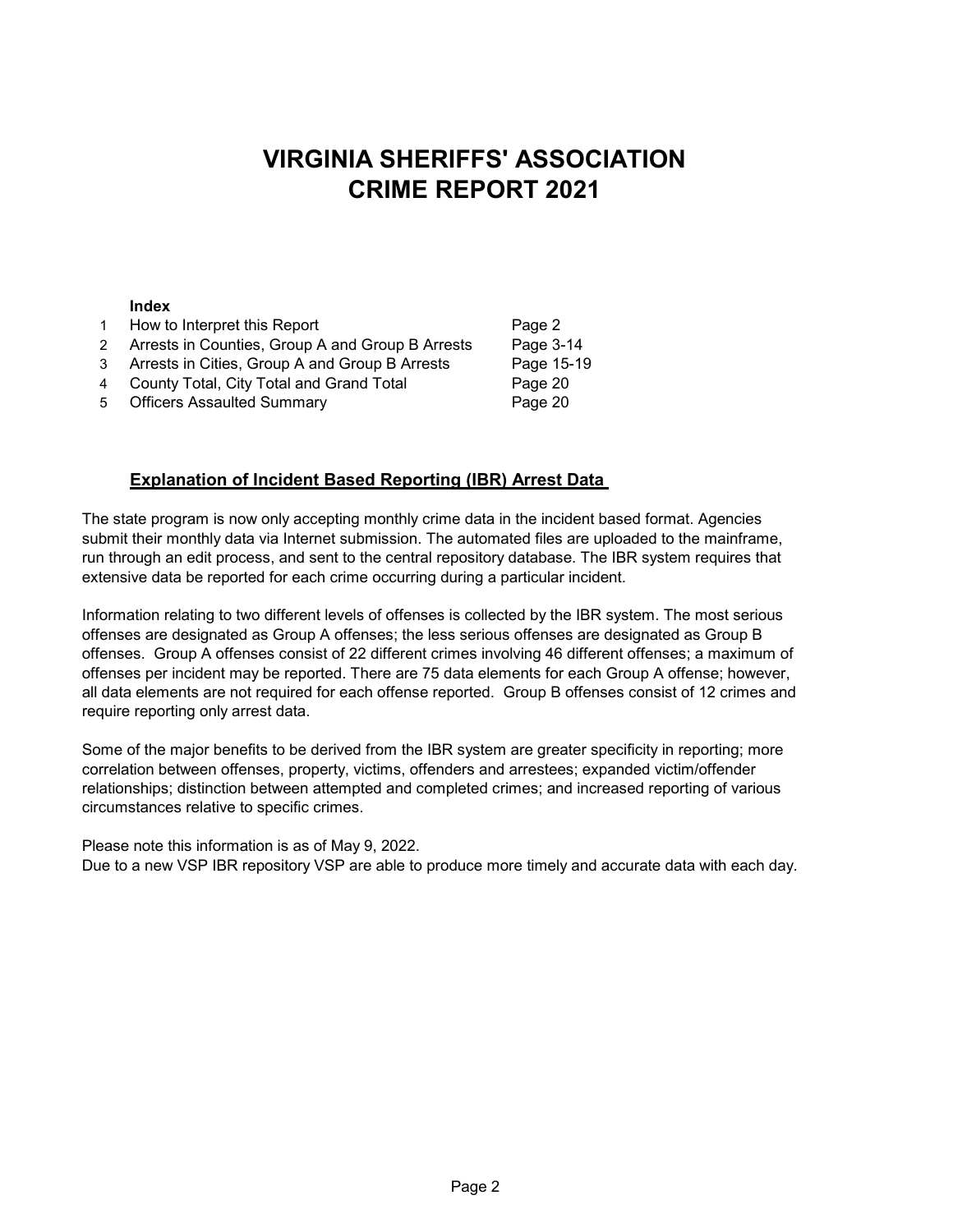| County                          | <b>Group A Arrests</b> | <b>Group B Arrests</b> | <b>Total</b>   |
|---------------------------------|------------------------|------------------------|----------------|
| Accomack County - Pop. 33,322   |                        |                        |                |
| Accomack S.O.                   | 137                    | 251                    | 388            |
| Chincoteague P.D.               | 28                     | 30                     | 58             |
| Onancock P.D.                   | 11                     | 3                      | 14             |
| Parksley P.D.                   | 1                      | 3                      | $\overline{4}$ |
| Tangier P.D.                    | $\pmb{0}$              | $\pmb{0}$              | $\mathbf 0$    |
| Onley P.D.                      | 8                      | 22                     | 30             |
| Accomack S.P.                   | 55                     | 77                     | 132            |
| <b>Total</b>                    | 240                    | 386                    | 626            |
|                                 |                        |                        |                |
| Albemarle County - Pop. 114,424 |                        |                        |                |
| Albemarle P.D.                  | 781                    | 795                    | 1,576          |
| Univ. of Virginia P.D.          | 11                     | 35                     | 46             |
| Albemarle S. P.                 | 21                     | 33                     | 54             |
| <b>Total</b>                    | 813                    | 863                    | 1,676          |
|                                 |                        |                        |                |
| Alleghany County - Pop. 11,707  |                        |                        |                |
| Alleghany S.O.                  | 59                     | 34                     | 93             |
| Alleghany S.P.                  | 55                     | 21                     | 76             |
| <b>Total</b>                    | 114                    | 55                     | 169            |
|                                 |                        |                        |                |
| Amelia County - Pop. 13,300     |                        |                        |                |
| Amelia S.O.                     | 91                     | 107                    | 198            |
| Amelia S.P.                     | 5                      | 9                      | 14             |
| <b>Total</b>                    | 96                     | 116                    | 212            |
|                                 |                        |                        |                |
| Amherst County - Pop. 18,388    |                        |                        |                |
| Amherst County S.O.             | 254                    | 140                    | 394            |
| Amherst P.D.                    | 15                     | 16                     | 31             |
| Amherst S.P.                    | 25                     | 10                     | 35             |
| <b>Total</b>                    | 294                    | 166                    | 460            |
|                                 |                        |                        |                |
| Appomattox County - Pop. 16,206 | 44                     | 48                     | 92             |
| Appomattox S.O.                 |                        |                        |                |
| Appomattox S.P.<br><b>Total</b> | 20<br>64               | 12<br>60               | 32<br>124      |
|                                 |                        |                        |                |
| Arlington County - Pop. 237,107 |                        |                        |                |
| Arlington P.D.                  | 1,351                  | 1,064                  | 2,415          |
| Wash Metro Airport Authority    | 107                    | 159                    | 266            |
| Arlington S.P.                  | 34                     | 58                     | 92             |
| <b>Total</b>                    | 1,492                  | 1,281                  | 2,773          |
|                                 |                        |                        |                |
| Augusta County - Pop. 77,598    |                        |                        |                |
| Augusta S.O.                    | 403                    | 270                    | 673            |
| Augusta S.P.                    | 76                     | 111                    | 187            |
| <b>Total</b>                    | 479                    | 381                    | 860            |
|                                 |                        |                        |                |
| Bath County - Pop.4,276         |                        |                        |                |
| Bath S.O.                       | 20                     | 17                     | 37             |
| Bath S.P.                       | $\mathfrak{S}$         | 4                      | $\overline{7}$ |
| <b>Total</b>                    | 23                     | 21                     | 44             |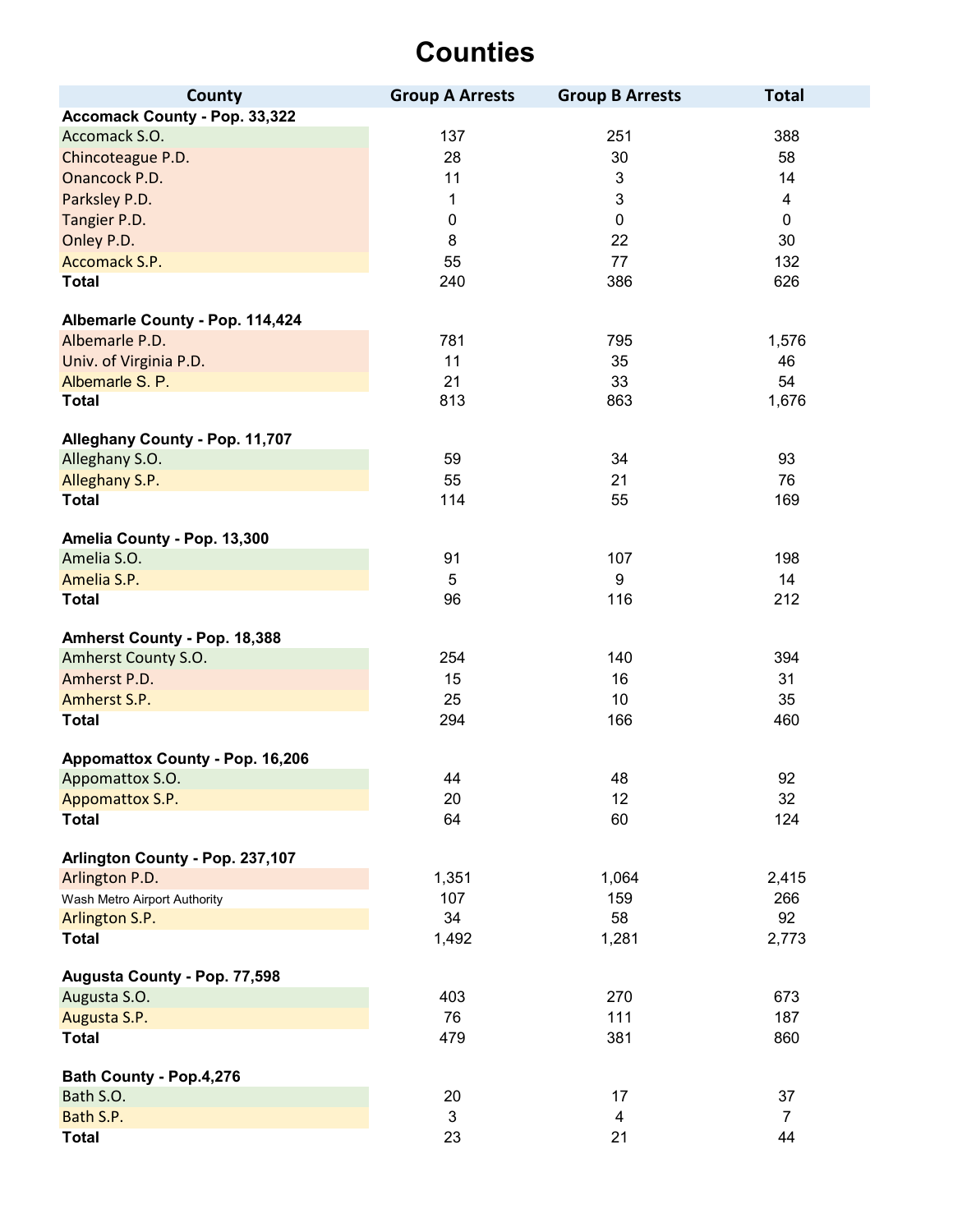| County                                | <b>Group A Arrests</b> | <b>Group B Arrests</b> | <b>Total</b>    |
|---------------------------------------|------------------------|------------------------|-----------------|
| Bedford County - Pop. 79,865          |                        |                        |                 |
| Bedford S.O.                          | 373                    | 144                    | 517             |
| Bedford P.D.                          | 72                     | 124                    | 196             |
| Bedford S.P.                          | 19                     | 47                     | 66              |
| <b>Total</b>                          | 464                    | 315                    | 779             |
|                                       |                        |                        |                 |
| <b>Bland County - Pop. 6,210</b>      |                        |                        |                 |
| Bland S.O.                            | 18                     | 56                     | 74              |
| Bland S.P.                            | 14                     | 15                     | 29              |
| <b>Total</b>                          | 32                     | 71                     | 103             |
|                                       |                        |                        |                 |
| Botetourt County - Pop. 33,642        |                        |                        |                 |
| Botetourt S.O.                        | 281                    | 283                    | 564             |
| Botetourt S.P.                        | 56                     | 47                     | 103             |
| <b>Total</b>                          | 337                    | 330                    | 667             |
|                                       |                        |                        |                 |
| <b>Brunswick County - Pop. 15,813</b> |                        |                        |                 |
| Brunswick S.O.                        | 65                     | 249                    | 314             |
| Lawrenceville P.D.                    | $\sqrt{2}$             | 8                      | 10 <sup>1</sup> |
| <b>Brunswick S.P.</b>                 | $\,6$                  | 20                     | 26              |
| <b>Total</b>                          | 73                     | 277                    | 350             |
|                                       |                        |                        |                 |
| Buchanan County - Pop. 19,982         |                        |                        |                 |
| Buchanan S.O.                         | 318                    | 419                    | 737             |
| Grundy P.D.                           | 32                     | 101                    | 133             |
| Buchanan S.P.                         | 27                     | 32                     | 59              |
| <b>Total</b>                          | 377                    | 552                    | 929             |
| Buckingham County - Pop. 16,711       |                        |                        |                 |
| Buckingham S.O.                       | 95                     | 118                    | 213             |
| Buckingham S.P.                       | 17                     | 17                     | 34              |
| <b>Total</b>                          | 112                    | 135                    | 247             |
|                                       |                        |                        |                 |
| Campbell County - Pop. 55,682         |                        |                        |                 |
| Campbell S.O.                         | 495                    | 657                    | 1,152           |
| Altavista P.D.                        | 14                     | 12                     | 26              |
| <b>Brookneal P.D.</b>                 | $\overline{2}$         | 1                      | $\mathbf{3}$    |
| Campbell S.P.                         | 60                     | 41                     | 101             |
| <b>Total</b>                          | 571                    | 711                    | 1,282           |
|                                       |                        |                        |                 |
| Caroline County - Pop. 31,552         |                        |                        |                 |
| Caroline S.O.                         | 301                    | 330                    | 631             |
| Bowling Green P.D.                    | $\overline{5}$         | 1                      | 6               |
| Caroline S.P.                         | 26                     | 33                     | 59              |
| <b>Total</b>                          | 332                    | 364                    | 696             |
|                                       |                        |                        |                 |
| Carroll County - Pop. 28,819          |                        |                        |                 |
| Carroll S.O.                          | 226                    | 281                    | 507             |
| Hillsville P.D.                       | 25                     | 27                     | 52              |
| Carroll S.P.                          | 33                     | 39                     | 72              |
| <b>Total</b>                          | 284                    | 347                    | 631             |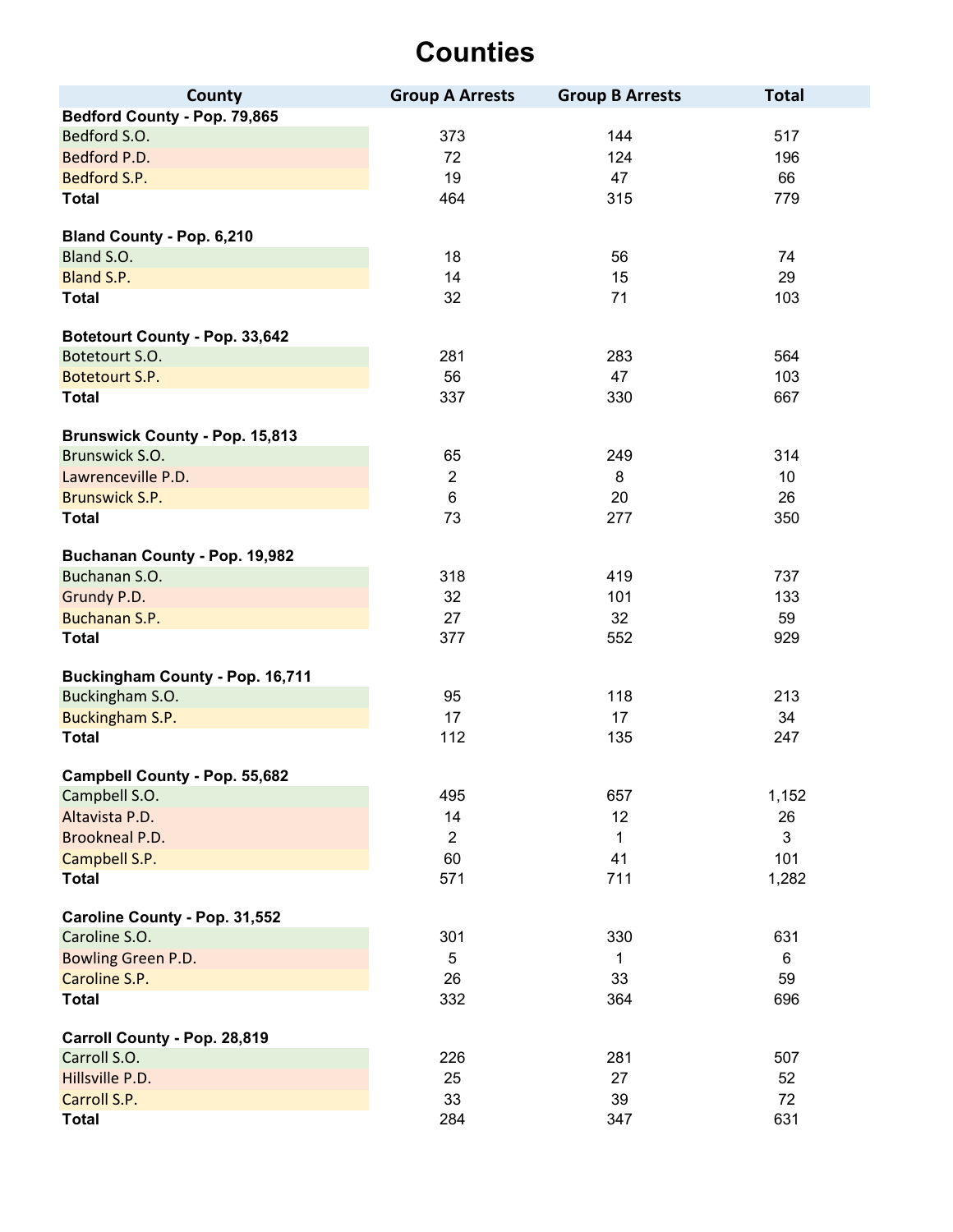| County                                           | <b>Group A Arrests</b> | <b>Group B Arrests</b> | <b>Total</b> |
|--------------------------------------------------|------------------------|------------------------|--------------|
| <b>Charles City County - Pop. 6,696</b>          |                        |                        |              |
| Charles City S.O.                                | 18                     | 10                     | 28           |
| Charles City S.P.                                | $\overline{4}$         | $\overline{7}$         | 11           |
| <b>Total</b>                                     | 22                     | 17                     | 39           |
|                                                  |                        |                        |              |
| Charlotte County - Pop. 11,526<br>Charlotte S.O. | 75                     | 100                    |              |
| Charlotte S.P.                                   |                        |                        | 175          |
|                                                  | 11                     | 17                     | 28           |
| <b>Total</b>                                     | 86                     | 117                    | 203          |
| Chesterfield County - Pop. 369,943               |                        |                        |              |
| Chesterfield P.D.                                | 4,479                  | 4,181                  | 8,660        |
| Chesterfield S.P.                                | 77                     | 134                    | 211          |
| <b>Total</b>                                     | 4,556                  | 4,315                  | 8,871        |
| Clarke County - Pop. 14,888                      |                        |                        |              |
| Clarke S.O.                                      | 30                     | 126                    | 156          |
| Berryville P.D.                                  | 11                     | 16                     | 27           |
| Clarke S.P.                                      | 4                      | 11                     | 15           |
| <b>Total</b>                                     | 45                     | 153                    | 198          |
| Craig County - Pop. 4,885                        |                        |                        |              |
| Craig S.O.                                       | 21                     | 28                     | 49           |
| Craig S.P.                                       | $\mathbf 1$            | 5                      | 6            |
| <b>Total</b>                                     | 22                     | 33                     | 55           |
|                                                  |                        |                        |              |
| <b>Culpeper County - Pop. 53,097</b>             |                        |                        |              |
| Culpeper S.O.                                    | 160                    | 477                    | 637          |
| Culpeper P.D.                                    | 362                    | 471                    | 833          |
| Culpeper S.P.                                    | 27                     | 24                     | 51           |
| <b>Total</b>                                     | 549                    | 972                    | 1,521        |
| <b>Cumberland County - Pop. 9,713</b>            |                        |                        |              |
| Cumberland S.O.                                  | 55                     | 70                     | 125          |
| Cumberland S.P.                                  | $\,6$                  | $\overline{2}$         | 8            |
| <b>Total</b>                                     | 61                     | 72                     | 133          |
| Dickenson County - Pop. 13,902                   |                        |                        |              |
| Dickenson S.O.                                   | 123                    | 241                    | 364          |
| Clinchco P.D.                                    | $\pmb{0}$              | $\mathbf 0$            | $\pmb{0}$    |
| Clintwood P.D.                                   | 7                      | 39                     | 46           |
| Haysi P.D.                                       | 8                      | 4                      | 12           |
| Dickenson S.P.                                   | 20                     | 24                     | 44           |
| <b>Total</b>                                     | 158                    | 308                    | 466          |
| Dinwiddie County - Pop. 27,989                   |                        |                        |              |
| Dinwiddie S.O.                                   | 29                     | 6                      | 35           |
| Dinwiddie S.P.                                   | $\overline{5}$         | 29                     | 34           |
| <b>Total</b>                                     | 34                     | 35                     | 69           |
|                                                  |                        |                        |              |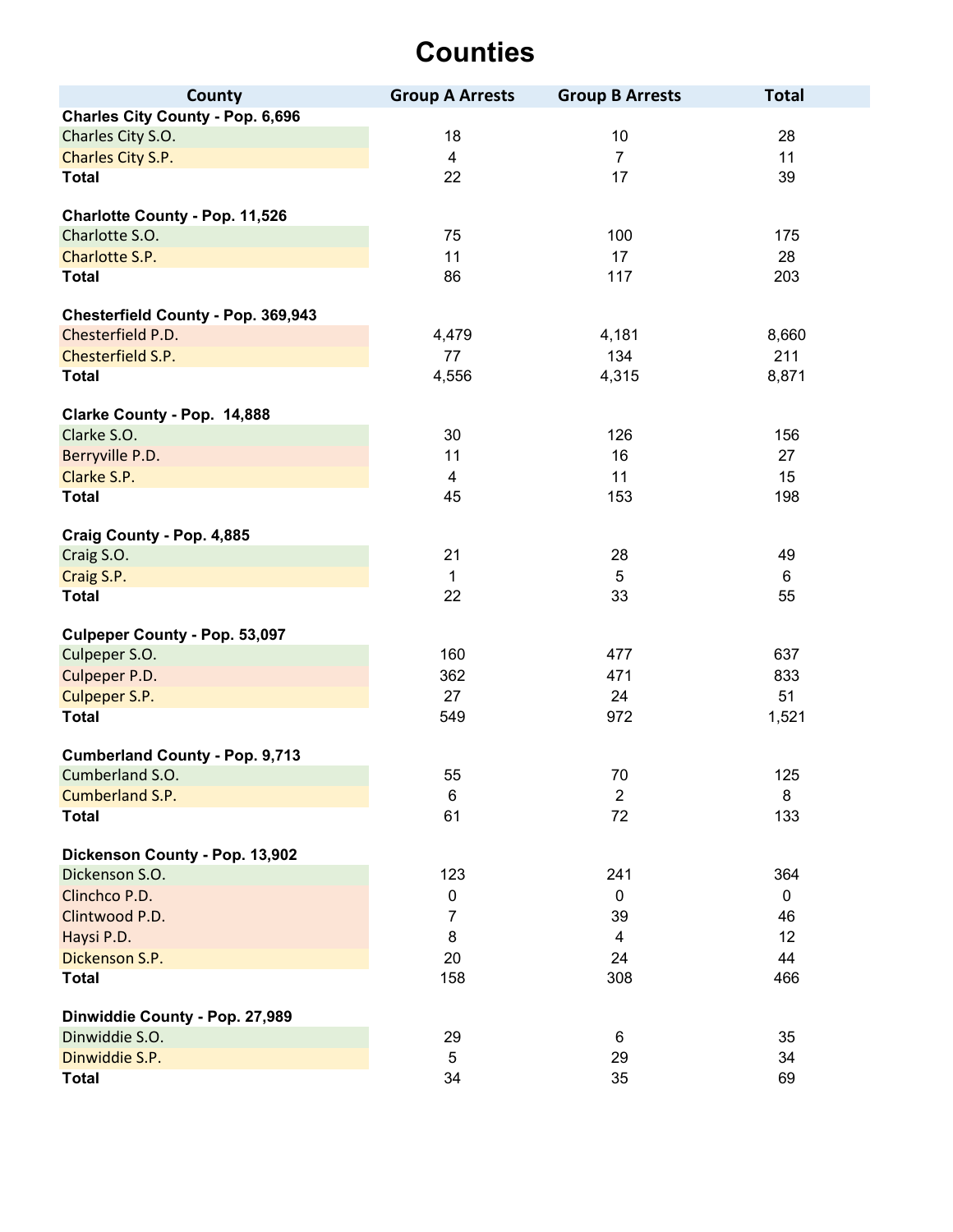| County                                 | <b>Group A Arrests</b> | <b>Group B Arrests</b> | <b>Total</b>   |
|----------------------------------------|------------------------|------------------------|----------------|
| Essex County - Pop. 10,641             |                        |                        |                |
| Essex S.O.                             | 40                     | 15                     | 55             |
| Tappahannock P.D.                      | 40                     | 47                     | 87             |
| Essex S.P.                             | 9                      | 14                     | 23             |
| <b>Total</b>                           | 89                     | 76                     | 165            |
| <b>Fairfax County - Pop. 1,145,333</b> |                        |                        |                |
| Fairfax P.D.                           | 6,095                  | 4,687                  | 10,782         |
| Herndon P.D.                           | 80                     | 335                    | 415            |
| Vienna P.D.                            | 64                     | 56                     | 120            |
| <b>GMU Campus P.D.</b>                 | 10                     | $\mathfrak{B}$         | 13             |
| NoVa C.C. P.D.                         | $\boldsymbol{0}$       | $\mathbf 0$            | $\mathbf 0$    |
| Lord Fairfax CC P.D.                   | 1                      | $\mathbf 0$            | 1              |
| Fairfax S.P.                           | 178                    | 267                    | 445            |
| <b>Total</b>                           | 6,428                  | 5,348                  | 11,776         |
| Fauquier County - Pop. 73,291          |                        |                        |                |
| Fauquier S.O.                          | 312                    | 835                    | 1,147          |
| Remington P.D.                         | $\mathbf 0$            | $\mathbf{1}$           | 1              |
| Warrenton P.D.                         | 98                     | 171                    | 269            |
| Fauquier S.P.                          | 21                     | 22                     | 43             |
| <b>Total</b>                           | 431                    | 1,029                  | 1,460          |
| Floyd County - Pop. 15,347             |                        |                        |                |
| Floyd S.O.                             | 144                    | 99                     | 243            |
| Floyd S.P.                             | $\mathbf 0$            | 15                     | 15             |
| <b>Total</b>                           | 144                    | 114                    | 258            |
| Fluvanna County - Pop. 27,556          |                        |                        |                |
| Fluvanna S.O.                          | 92                     | 148                    | 240            |
| Fluvanna S.P.                          | 6                      | $\overline{4}$         | 10             |
| <b>Total</b>                           | 98                     | 152                    | 250            |
| Franklin County - Pop. 54,188          |                        |                        |                |
| Franklin S.O.                          | 904                    | 1,352                  | 2,256          |
| Rocky Mount P.D.                       | 106                    | 207                    | 313            |
| Ferrum College P.D.                    | $\mathbf 0$            | $\mathbf 0$            | $\mathbf 0$    |
| Franklin S.P.                          | 15                     | 41                     | 56             |
| <b>Total</b>                           | 1,025                  | 1,600                  | 2,625          |
| Frederick County - Pop. 92,981         |                        |                        |                |
| Frederick S.O.                         | 812                    | 1,631                  | 2,443          |
| Middletown P.D.                        | $\overline{2}$         | $\overline{2}$         | $\overline{4}$ |
| Stephens City P.D.                     | 6                      | 5                      | 11             |
| Frederick S.P.                         | 65                     | 88                     | 153            |
| <b>Total</b>                           | 885                    | 1,726                  | 2,611          |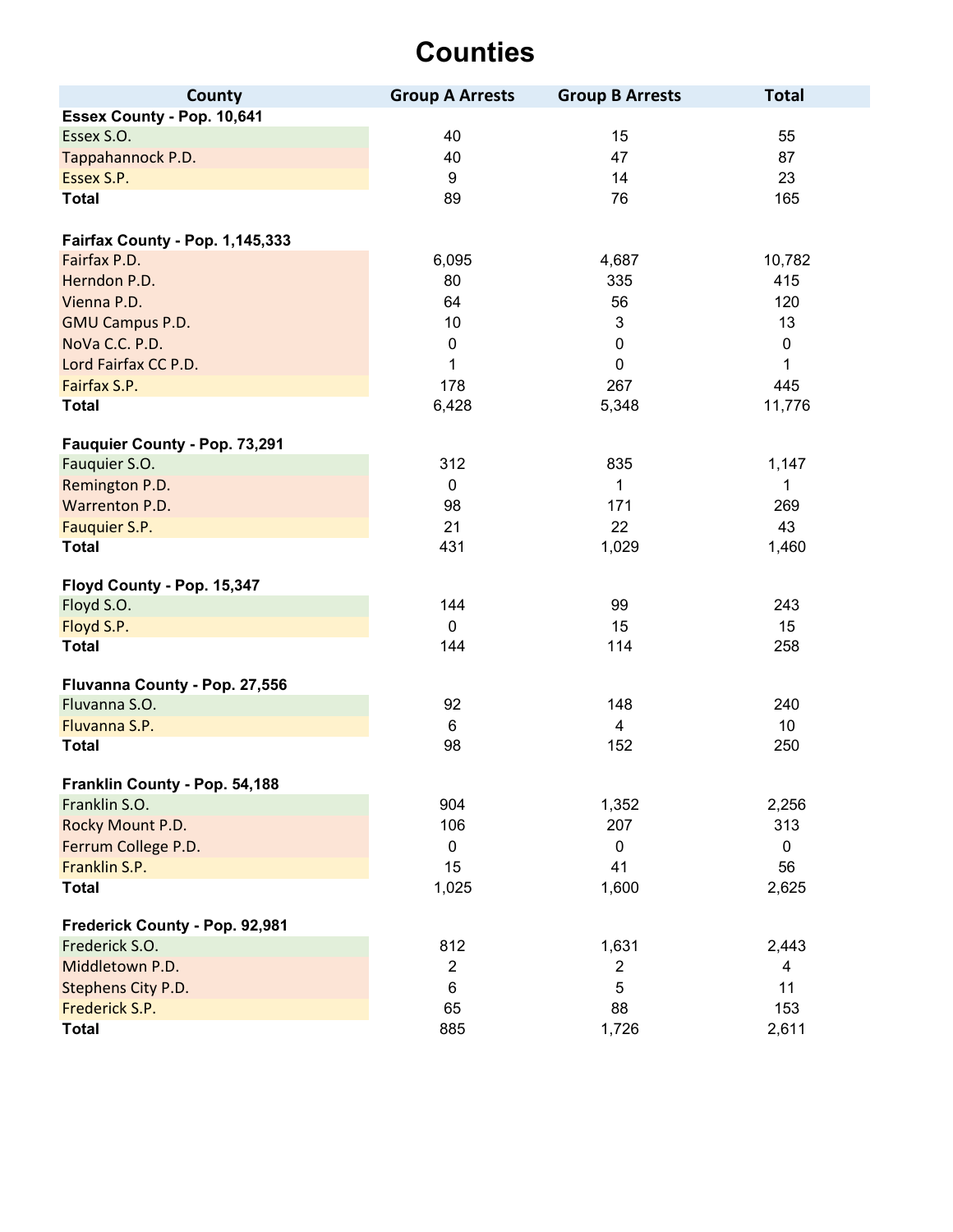| County                           | <b>Group A Arrests</b>  | <b>Group B Arrests</b> | <b>Total</b>   |
|----------------------------------|-------------------------|------------------------|----------------|
| Giles County - Pop. 16,648       |                         |                        |                |
| Giles S.O.                       | 136                     | 48                     | 184            |
| Pearisburg P.D.                  | 31                      | 72                     | 103            |
| Pembroke P.D.                    | $\overline{\mathbf{4}}$ | 15                     | 19             |
| Narrows P.D.                     | $\boldsymbol{2}$        | 1                      | $\mathfrak{S}$ |
| Glen Lyn P.D.                    | 1                       | $\mathbf{1}$           | $\overline{2}$ |
| Rich Creek P.D.                  | $\boldsymbol{9}$        | 8                      | 17             |
| Giles S.P.                       | 13                      | 20                     | 33             |
| <b>Total</b>                     | 196                     | 165                    | 361            |
| Gloucester County - Pop. 38,731  |                         |                        |                |
| Gloucester S.O.                  | 294                     | 275                    | 569            |
| Gloucester S.P.                  | 26                      | 20                     | 46             |
| <b>Total</b>                     | 320                     | 295                    | 615            |
| Goochland County - Pop. 25,139   |                         |                        |                |
| Goochland S.O.                   | 61                      | 124                    | 185            |
| Goochland S.P.                   | $6\phantom{1}$          | 12                     | 18             |
| <b>Total</b>                     | 67                      | 136                    | 203            |
| Grayson County - Pop. 15,240     |                         |                        |                |
| Grayson S.O.                     | 161                     | 196                    | 357            |
| Independence P.D.                | $\sqrt{5}$              | 3                      | 8              |
| Grayson S.P.                     | $\overline{7}$          | 10                     | 17             |
| <b>Total</b>                     | 173                     | 209                    | 382            |
| Greene County - Pop. 21,030      |                         |                        |                |
| Greene S.O.                      | 191                     | 140                    | 331            |
| Greene S.P.                      | $\overline{7}$          | 13                     | 20             |
| <b>Total</b>                     | 198                     | 153                    | 351            |
| Greensville County - Pop. 11,080 |                         |                        |                |
| Greensville S.O.                 | 72                      | 164                    | 236            |
| Greensville S.P.                 | 28                      | 36                     | 64             |
| <b>Total</b>                     | 100                     | 200                    | 300            |
| Halifax County - Pop. 33,704     |                         |                        |                |
| Halifax S.O.                     | 132                     | 176                    | 308            |
| Halifax P.D.                     | 13                      | 15                     | 28             |
| South Boston P.D.                | 116                     | 0                      | 116            |
| Halifax S.P.                     | 14                      | 37                     | 51             |
| <b>Total</b>                     | 275                     | 228                    | 503            |
| Hanover County - Pop. 110,903    |                         |                        |                |
| Hanover S.O.                     | 1,056                   | 1,777                  | 2,833          |
| Ashland P.D.                     | 110                     | 71                     | 181            |
| Hanover S.P.                     | 133                     | 45                     | 178            |
| <b>Total</b>                     | 1,299                   | 1,893                  | 3,192          |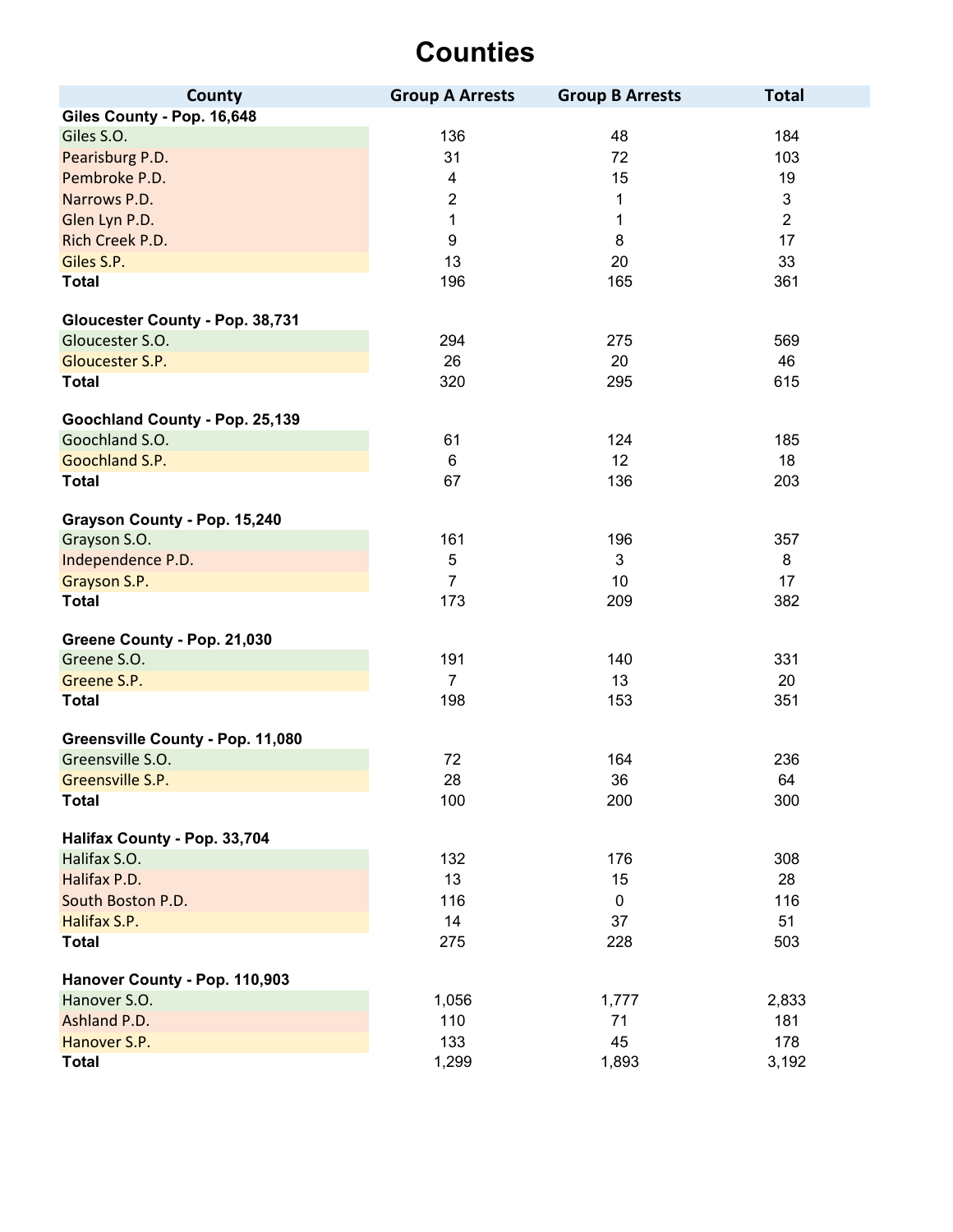| County                              | <b>Group A Arrests</b> | <b>Group B Arrests</b> | <b>Total</b>    |
|-------------------------------------|------------------------|------------------------|-----------------|
| Henrico County - Pop. 336,226       |                        |                        |                 |
| Henrico P.D.                        | 3,729                  | 4,849                  | 8,578           |
| J. Sargeant Reynolds C.C. P.D.      | $\pmb{0}$              | $\mathbf 0$            | $\pmb{0}$       |
| Henrico S.P.                        | 106                    | 92                     | 198             |
| <b>Airport Authority</b>            | $\overline{4}$         | $\overline{7}$         | 11              |
| <b>Total</b>                        | 3,839                  | 4,948                  | 8,787           |
|                                     |                        |                        |                 |
| Henry County - Pop. 50,000          |                        |                        |                 |
| Henry S.O.                          | 551                    | 668                    | 1,219           |
| Henry S.P.                          | 50                     | 38                     | 88              |
| <b>Total</b>                        | 601                    | 706                    | 1,307           |
|                                     |                        |                        |                 |
| <b>Highland County - Pop. 2,226</b> |                        |                        |                 |
| Highland S.O.                       | 11                     | $\overline{7}$         | 18              |
| Highland S.P.                       | $\overline{2}$         | $\pmb{0}$              | $\overline{2}$  |
| <b>Total</b>                        | 13                     | $\overline{7}$         | 20              |
|                                     |                        |                        |                 |
| Isle of Wight County - Pop. 38,944  |                        |                        |                 |
| Isle of Wight S.O.                  | 211                    | 378                    | 589             |
| Smithfield P.D.                     | 39                     | 39                     | 78              |
| Windsor P.D.                        | 29                     | 15                     | 44              |
| Isle of Wight S.P.                  | $\overline{4}$         | 9                      | 13              |
| <b>Total</b>                        | 283                    | 441                    | 724             |
|                                     |                        |                        |                 |
| James City County - Pop. 78,567     |                        |                        |                 |
| James City P.D.                     | 471                    | 334                    | 805             |
| James City S.P.                     | 24                     | 8                      | 32 <sup>°</sup> |
| <b>Total</b>                        | 495                    | 342                    | 837             |
| King & Queen County - Pop. 6,606    |                        |                        |                 |
| King & Queen S.O.                   | 47                     | 46                     | 93              |
| King & Queen S.P.                   | $\sqrt{5}$             | 4                      | 9               |
| <b>Total</b>                        | 52                     | 50                     | 102             |
|                                     |                        |                        |                 |
| King George County - Pop. 27,021    |                        |                        |                 |
| King George S.O.                    | 212                    | 136                    | 348             |
| King George S.P.                    | 10                     | 12                     | 22              |
| <b>Total</b>                        | 222                    | 148                    | 370             |
|                                     |                        |                        |                 |
| King William County - Pop. 18,026   |                        |                        |                 |
| King William S.O.                   | 109                    | 73                     | 182             |
| West Point P.D.                     | 24                     | 28                     | 52              |
| King William S.P.                   | 5                      | 5                      | 10              |
| <b>Total</b>                        | 138                    | 106                    | 244             |
|                                     |                        |                        |                 |
| Lancaster County - Pop. 10,945      |                        |                        |                 |
| Lancaster S.O.                      | 83                     | 131                    | 214             |
| Kilmarnock P.D.                     | 1                      | $\mathbf 0$            | 1               |
| White Stone P.D.                    | $\mathbf 0$            | $\mathbf{0}$           | $\mathbf 0$     |
| Lancaster S.P.                      | 18                     | 13                     | 31              |
| <b>Total</b>                        | 102                    | 144                    | 246             |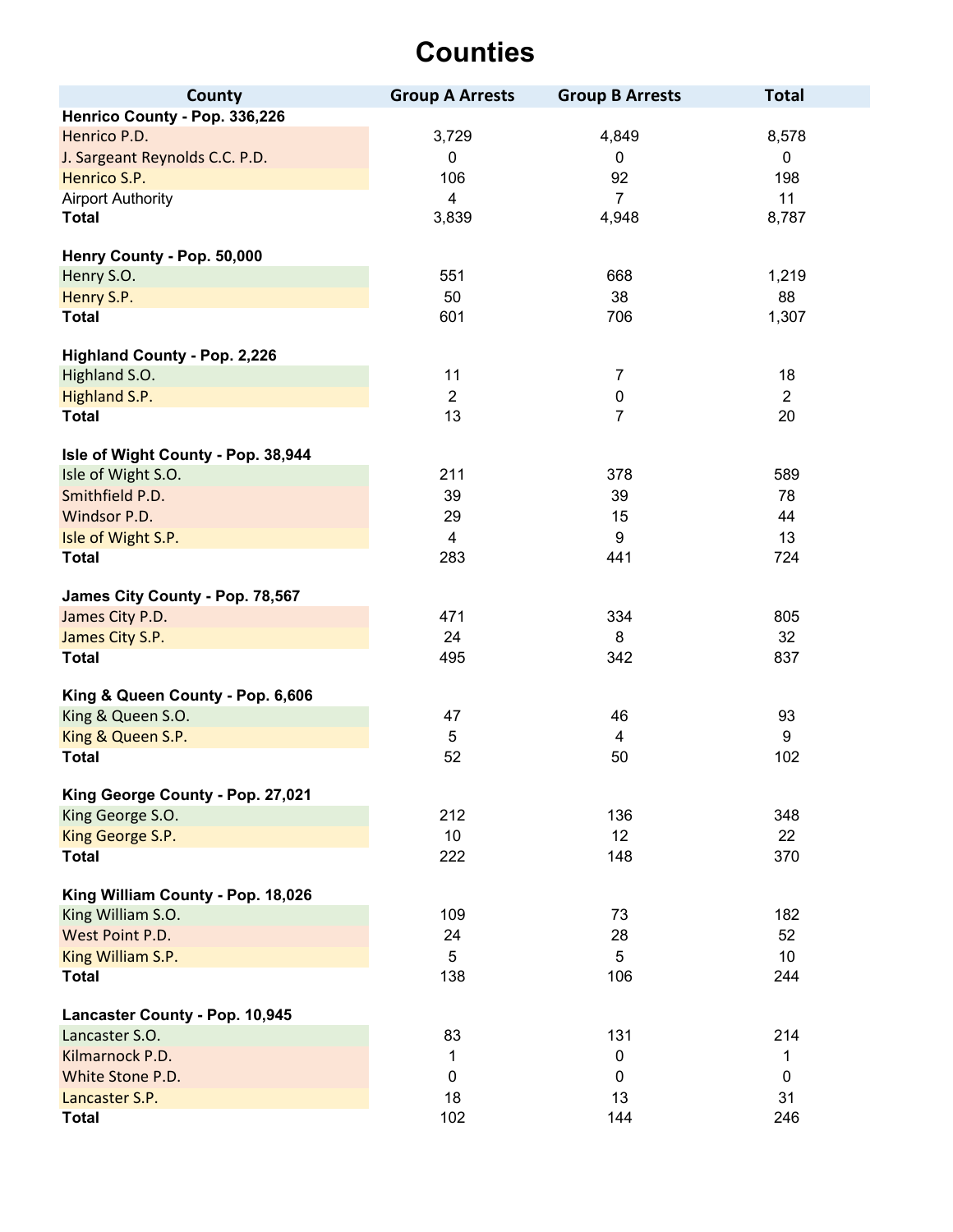| County                           | <b>Group A Arrests</b>  | <b>Group B Arrests</b> | <b>Total</b>   |
|----------------------------------|-------------------------|------------------------|----------------|
| Lee County - Pop. 22,116         |                         |                        |                |
| Lee S.O.                         | 266                     | 416                    | 682            |
| Jonesville P.D.                  | $\mathsf 3$             | 21                     | 24             |
| Pennington Gap P.D.              | $\boldsymbol{9}$        | 24                     | 33             |
| Lee S.P.                         | 26                      | 17                     | 43             |
| <b>Total</b>                     | 304                     | 478                    | 782            |
| Loudoun County - Pop. 425,204    |                         |                        |                |
| Loudoun S.O.                     | 1,417                   | 2,024                  | 3,441          |
| Leesburg P.D.                    | 263                     | 146                    | 409            |
| Middleburg P.D.                  | $\mathbf 0$             | 3                      | 3              |
| Purcellville P.D.                | 29                      | 40                     | 69             |
| Loudoun S.P.                     | 21                      | 29                     | 50             |
| <b>Total</b>                     | 1,730                   | 2,242                  | 3,972          |
| Louisa County - Pop. 38,364      |                         |                        |                |
| Louisa S.O.                      | 84                      | 196                    | 280            |
| Louisa P.D.                      | 8                       | 15                     | 23             |
| Louisa S.P.                      | $\overline{2}$          | 8                      | 10             |
| <b>Total</b>                     | 94                      | 219                    | 313            |
| Lunenburg County - Pop. 11,848   |                         |                        |                |
| Lunenburg S.O.                   | 24                      | 9                      | 33             |
| Kenbridge P.D.                   | 18                      | $\mathbf 5$            | 23             |
| Victoria P.D.                    | $\overline{2}$          | $\mathbf 0$            | $\overline{2}$ |
| Lunenburg S.P.                   | 19                      | 16                     | 35             |
| <b>Total</b>                     | 63                      | 30                     | 93             |
| Madison County - Pop. 13,871     |                         |                        |                |
| Madison S.O.                     | 69                      | 144                    | 213            |
| Madison S.P.                     | 4                       | 5                      | 9              |
| <b>Total</b>                     | 73                      | 149                    | 222            |
| Mathews County - Pop. 8,495      |                         |                        |                |
| Mathews S.O.                     | 37                      | 28                     | 65             |
| Mathews S.P.                     | 1                       | 1                      | $\overline{2}$ |
| <b>Total</b>                     | 38                      | 29                     | 67             |
| Mecklenburg County - Pop. 30,087 |                         |                        |                |
| Mecklenburg S.O.                 | 87                      | 189                    | 276            |
| Chase City P.D.                  | 10                      | 15                     | 25             |
| Clarksville P.D.                 | 9                       | 18                     | 27             |
| LaCrosse P.D.                    | $\boldsymbol{0}$        | 1                      | $\mathbf{1}$   |
| South Hill P.D.                  | 69                      | 66                     | 135            |
| Mecklenburg S.P.                 | 23                      | 33                     | 56             |
| <b>Total</b>                     | 198                     | 322                    | 520            |
| Middlesex County - Pop. 10,586   |                         |                        |                |
| Middlesex S.O.                   | 45                      | 96                     | 141            |
| Middlesex S.P.                   | $\overline{\mathbf{4}}$ | 6                      | 10             |
| <b>Total</b>                     | 49                      | 102                    | 151            |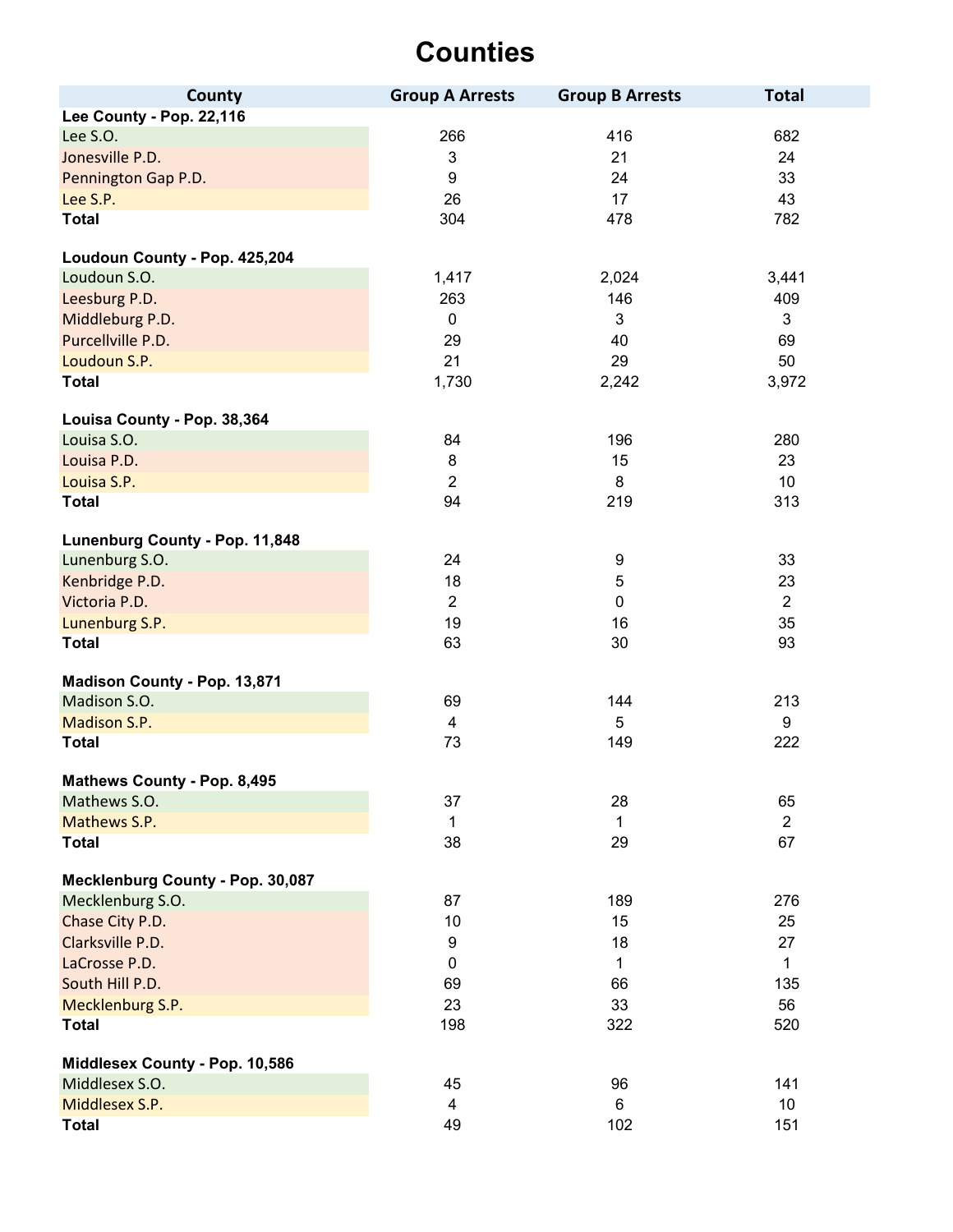| County                              | <b>Group A Arrests</b> | <b>Group B Arrests</b> | <b>Total</b>   |
|-------------------------------------|------------------------|------------------------|----------------|
| Montgomery County - Pop. 101,938    |                        |                        |                |
| Montgomery S.O.                     | 491                    | 251                    | 742            |
| Blacksburg P.D.                     | 204                    | 377                    | 581            |
| Christiansburg P.D.                 | 394                    | 205                    | 599            |
| Virginia Tech P.D.                  | 28                     | 97                     | 125            |
| Montgomery S.P.                     | 29                     | 27                     | 56             |
| <b>Total</b>                        | 1,146                  | 957                    | 2,103          |
| Nelson County - Pop. 14,820         |                        |                        |                |
| Nelson S.O.                         | 161                    | 204                    | 365            |
| Wintergreen P.D.                    | 5                      | $\pmb{0}$              | 5              |
| Nelson S.P.                         | $\overline{2}$         | 8                      | 10             |
| <b>Total</b>                        | 168                    | 212                    | 380            |
| New Kent County - Pop. 23,564       |                        |                        |                |
| New Kent S.O.                       | 155                    | 455                    | 610            |
| New Kent S.P.                       | 36                     | 68                     | 104            |
| <b>Total</b>                        | 191                    | 523                    | 714            |
| Northampton County - Pop. 12,222    |                        |                        |                |
| Northampton S.O.                    | 35                     | 13                     | 48             |
| Cape Charles P.D.                   | $\overline{7}$         | 30                     | 37             |
| Eastville P.D.                      | 1                      | 3                      | $\overline{4}$ |
| Exmore P.D.                         | 26                     | 12                     | 38             |
| Northampton S.P.                    | 18                     | 21                     | 39             |
| <b>Total</b>                        | 87                     | 79                     | 166            |
| Northumberland County - Pop. 11,634 |                        |                        |                |
| Northumberland S.O.                 | 80                     | 103                    | 183            |
| Northumberland S.P.                 | 10                     | 15                     | 25             |
| <b>Total</b>                        | 90                     | 118                    | 208            |
| Nottoway County - Pop. 15,604       |                        |                        |                |
| Nottoway S.O.                       | 44                     | 33                     | $77 \,$        |
| <b>Blackstone P.D.</b>              | 85                     | 71                     | 156            |
| Burkeville P.D.                     | 1                      | $\mathbf 0$            | $\mathbf{1}$   |
| Crewe P.D.                          | 28                     | 29                     | 57             |
| Nottoway S.P.                       | 14                     | 9                      | 23             |
| <b>Total</b>                        | 172                    | 142                    | 314            |
| Orange County - Pop. 36,341         |                        |                        |                |
| Orange S.O.                         | 86                     | 61                     | 147            |
| Orange P.D.                         | 36                     | 51                     | 87             |
| Gordonsville P.D.                   | 16                     | 34                     | 50             |
| Orange S.P.                         | 4                      | 16                     | 20             |
| <b>Total</b>                        | 142                    | 162                    | 304            |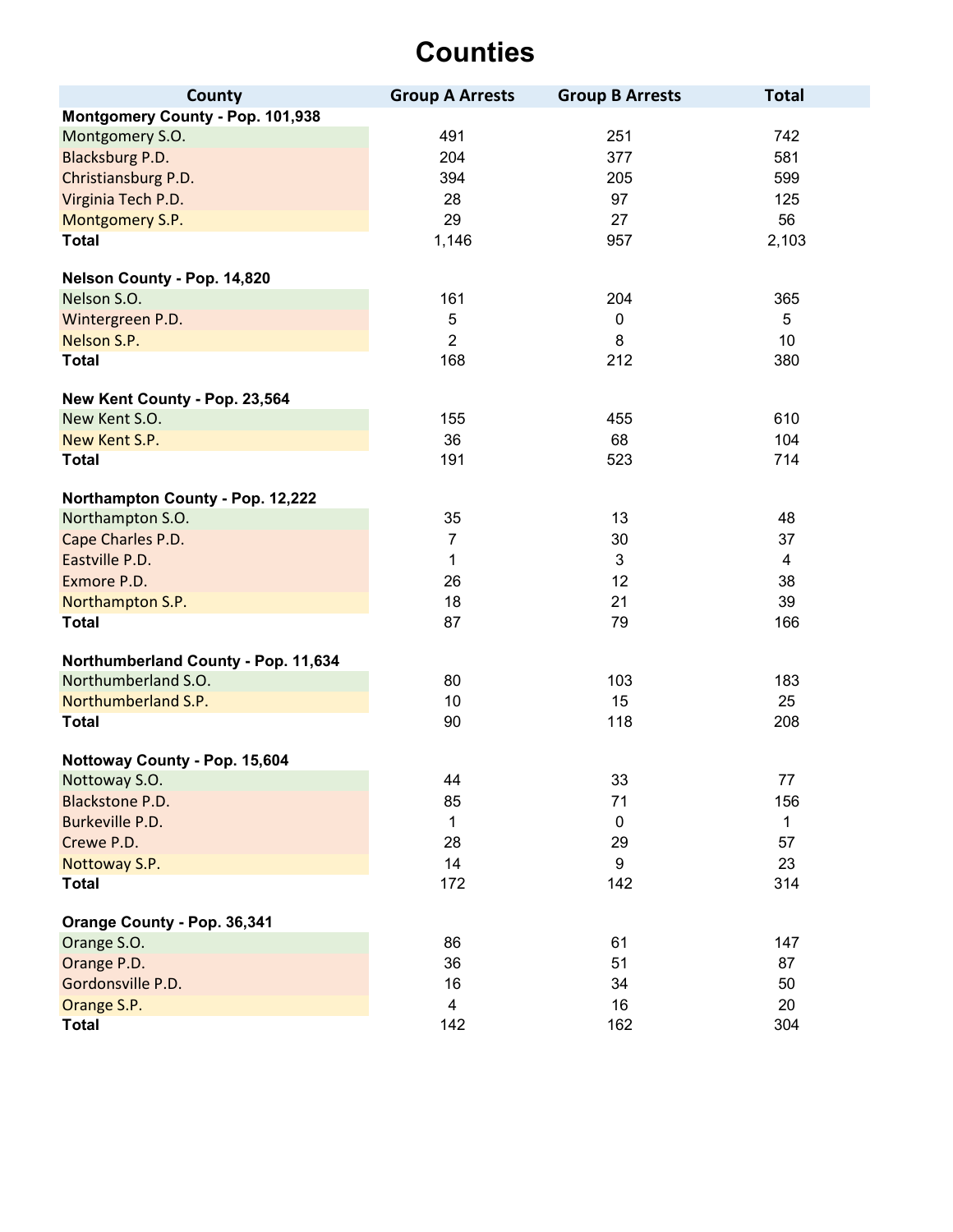| County                               | <b>Group A Arrests</b> | <b>Group B Arrests</b> | <b>Total</b>   |
|--------------------------------------|------------------------|------------------------|----------------|
| Page County - Pop. 23,629            |                        |                        |                |
| Page S.O.                            | 111                    | 63                     | 174            |
| Luray P.D.                           | 155                    | 70                     | 225            |
| Shenandoah P.D.                      | 14                     | 10                     | 24             |
| Stanley P.D.                         | $\overline{7}$         | $\overline{2}$         | 9              |
| Page S.P.                            | 17                     | 18                     | 35             |
| <b>Total</b>                         | 304                    | 163                    | 467            |
|                                      |                        |                        |                |
| Patrick County - Pop. 17,554         |                        |                        |                |
| Patrick S.O.                         | 243                    | 269                    | 512            |
| Patrick S.P.                         | 9                      | 19                     | 28             |
| <b>Total</b>                         | 252                    | 288                    | 540            |
|                                      |                        |                        |                |
| Pittsylvania County - Pop. 60,142    |                        |                        |                |
| Pittsylvania S.O.                    | 202                    | 435                    | 637            |
| Chatham P.D.                         | $\pmb{0}$              | $\mathbf 0$            | 0              |
| Gretna P.D.                          | 5                      | 1                      | 6              |
| Hurt P.D.                            | 1                      | $\mathbf 0$            | $\mathbf 1$    |
| Pittsylvania S.P.                    | 14                     | 33                     | 47             |
| <b>Total</b>                         | 222                    | 469                    | 691            |
|                                      |                        |                        |                |
| Powhatan County - Pop. 30,445        |                        |                        |                |
| Powhatan S.O.                        | 137                    | 144                    | 281            |
| Powhatan S.P.                        | 5                      | 21                     | 26             |
| <b>Total</b>                         | 142                    | 165                    | 307            |
|                                      |                        |                        |                |
| Prince Edward County - Pop. 22,033   |                        |                        |                |
| Prince Edward S.O.                   | 28                     | 49                     | 77             |
| Farmville P.D.                       | 96                     | 46                     | 142            |
| Longwood P.D.                        | 5                      | $\boldsymbol{9}$       | 14             |
| Prince Edward S.P.                   | 71                     | 19                     | 90             |
| <b>Total</b>                         | 200                    | 123                    | 323            |
|                                      |                        |                        |                |
| Prince George County - Pop. 43,209   |                        |                        |                |
| Prince George P.D.                   | 455                    | 334                    | 789            |
| Prince George S.P.                   | 6                      | 12                     | 18             |
| <b>Total</b>                         | 461                    | 346                    | 807            |
| Prince William County - Pop. 482,708 |                        |                        |                |
| Prince William P.D.                  | 4,418                  | 3,417                  | 7,835          |
| Quantico P.D.                        | $\mathbf 0$            | 0                      | $\mathbf 0$    |
| Dumfries P.D.                        | 19                     | 30                     | 49             |
| Haymarket P.D.                       | 1                      | 1                      | $\overline{2}$ |
|                                      | 1                      | 10                     | 11             |
| Occoquan P.D.<br>Prince William S.P. | 72                     | 166                    | 238            |
|                                      |                        |                        |                |
| <b>Total</b>                         | 4,511                  | 3,624                  | 8,135          |
| Pulaski County - Pop. 33,660         |                        |                        |                |
| Pulaski S.O.                         | 160                    | 407                    | 567            |
| Pulaski P.D.                         | 212                    | 59                     | 271            |
| Dublin P.D.                          | 38                     | 10                     | 48             |
| Pulaski S.P.                         | 25                     | 16                     | 41             |
| <b>Total</b>                         | 435                    | 492                    | 927            |
|                                      |                        |                        |                |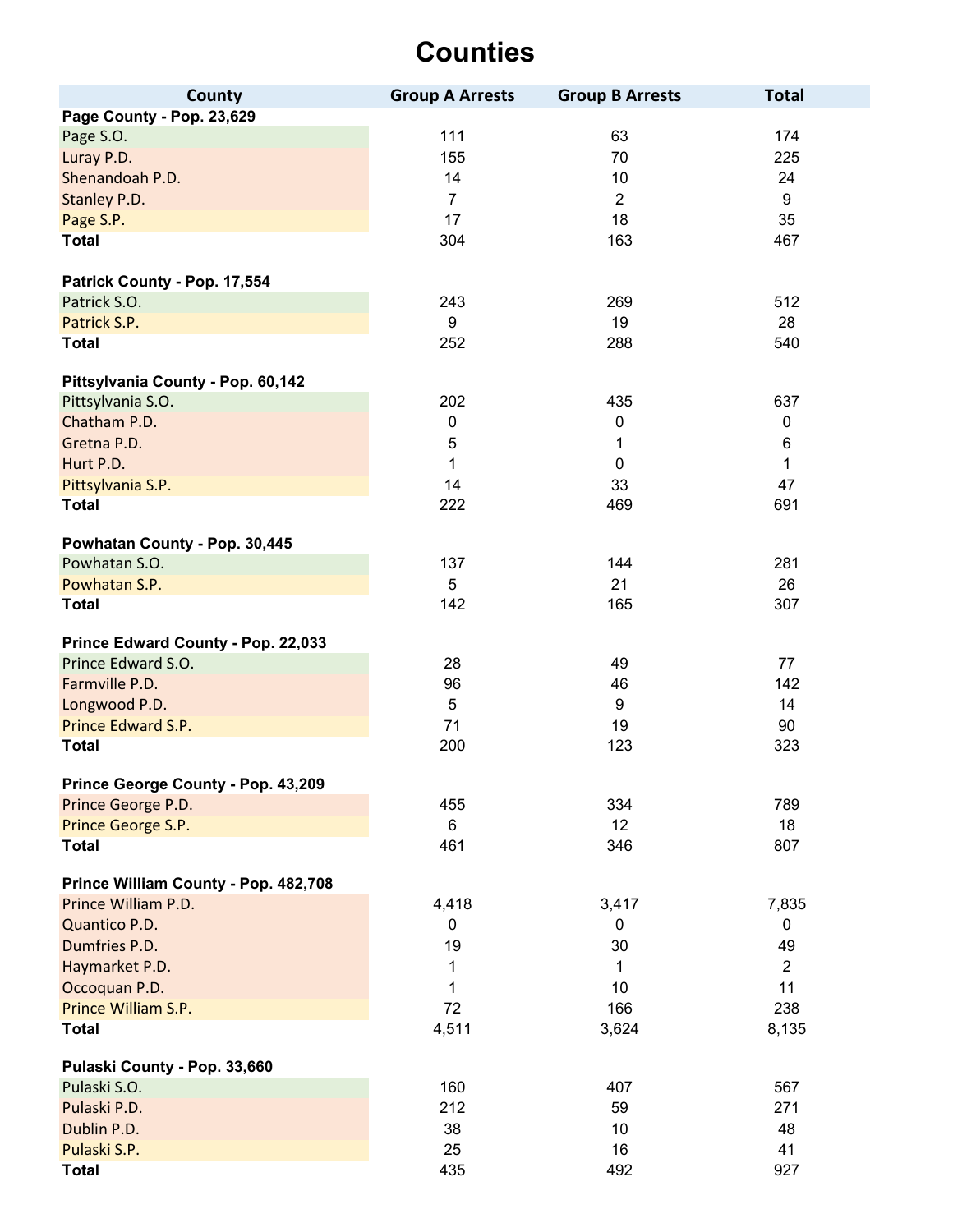| County                              | <b>Group A Arrests</b> | <b>Group B Arrests</b> | <b>Total</b>   |
|-------------------------------------|------------------------|------------------------|----------------|
| Rappahannock County - Pop. 7,406    |                        |                        |                |
| Rappahannock S.O.                   | 54                     | 77                     | 131            |
| Rappahannock S.P.                   | $\overline{2}$         | 6                      | 8              |
| <b>Total</b>                        | 56                     | 83                     | 139            |
|                                     |                        |                        |                |
| <b>Richmond County - Pop. 8,947</b> |                        |                        |                |
| Richmond S.O.                       | $\bf 8$                | 15                     | 23             |
| Warsaw P.D.                         | 17                     | 5                      | 22             |
| Richmond S. P.                      | 11                     | 14                     | 25             |
| <b>Total</b>                        | 36                     | 34                     | 70             |
| Roanoke County - Pop. 96,546        |                        |                        |                |
| Vinton P.D.                         | 67                     | 83                     | 150            |
| Roanoke P.D.                        | 957                    | 1,640                  | 2,597          |
| Roanoke S.P.                        | 20                     | 22                     | 42             |
| <b>Total</b>                        | 1,044                  | 1,745                  | 2,789          |
|                                     |                        |                        |                |
| Rockbridge County - Pop. 22,596     |                        |                        |                |
| Rockbridge S.O.                     | 301                    | 449                    | 750            |
| Glasgow P.D.                        | $\mathbf 0$            | $\mathbf 0$            | $\pmb{0}$      |
| Rockbridge S.P.                     | 56                     | 42                     | 98             |
| <b>Total</b>                        | 357                    | 491                    | 848            |
| Rockingham County - Pop. 83,711     |                        |                        |                |
| Rockingham S.O.                     | 191                    | 1,499                  | 1,690          |
| Bridgewater P.D.                    | 16                     | 9                      | 25             |
| Broadway P.D.                       | $\overline{2}$         | 19                     | 21             |
| Dayton P.D.                         | $\pmb{0}$              | $\overline{2}$         | $\overline{2}$ |
| Elkton P.D.                         | 1                      | 6                      | $\overline{7}$ |
| Grottoes P.D.                       | $\boldsymbol{0}$       | $\mathbf{3}$           | 3              |
| Timberville P.D.                    | 1                      | 24                     | 25             |
| JMU P.D.                            | 16                     | 51                     | 67             |
| Massanutten P.D.                    | $\pmb{0}$              | 0                      | $\pmb{0}$      |
| Rockingham S.P.                     | 98                     | 69                     | 167            |
| <b>Total</b>                        | 325                    | 1,682                  | 2,007          |
|                                     |                        |                        |                |
| Russell County - Pop. 25,639        |                        |                        |                |
| Russell S.O.                        | 236                    | 977                    | 1,213          |
| Lebanon P.D.                        | 92                     | 187                    | 279            |
| Honaker P.D.                        | 8                      | 6                      | 14             |
| Russell S.P.                        | 46                     | 22                     | 68             |
| <b>Total</b>                        | 382                    | 1,192                  | 1,574          |
| Scott County - Pop. 21,534          |                        |                        |                |
| Scott S.O.                          | 445                    | 418                    | 863            |
| Gate City P.D.                      | 28                     | 58                     | 86             |
| Weber City P.D.                     | 4                      | 18                     | 22             |
| Scott S.P.                          | 11                     | 13                     | 24             |
| <b>Total</b>                        | 488                    | 507                    | 995            |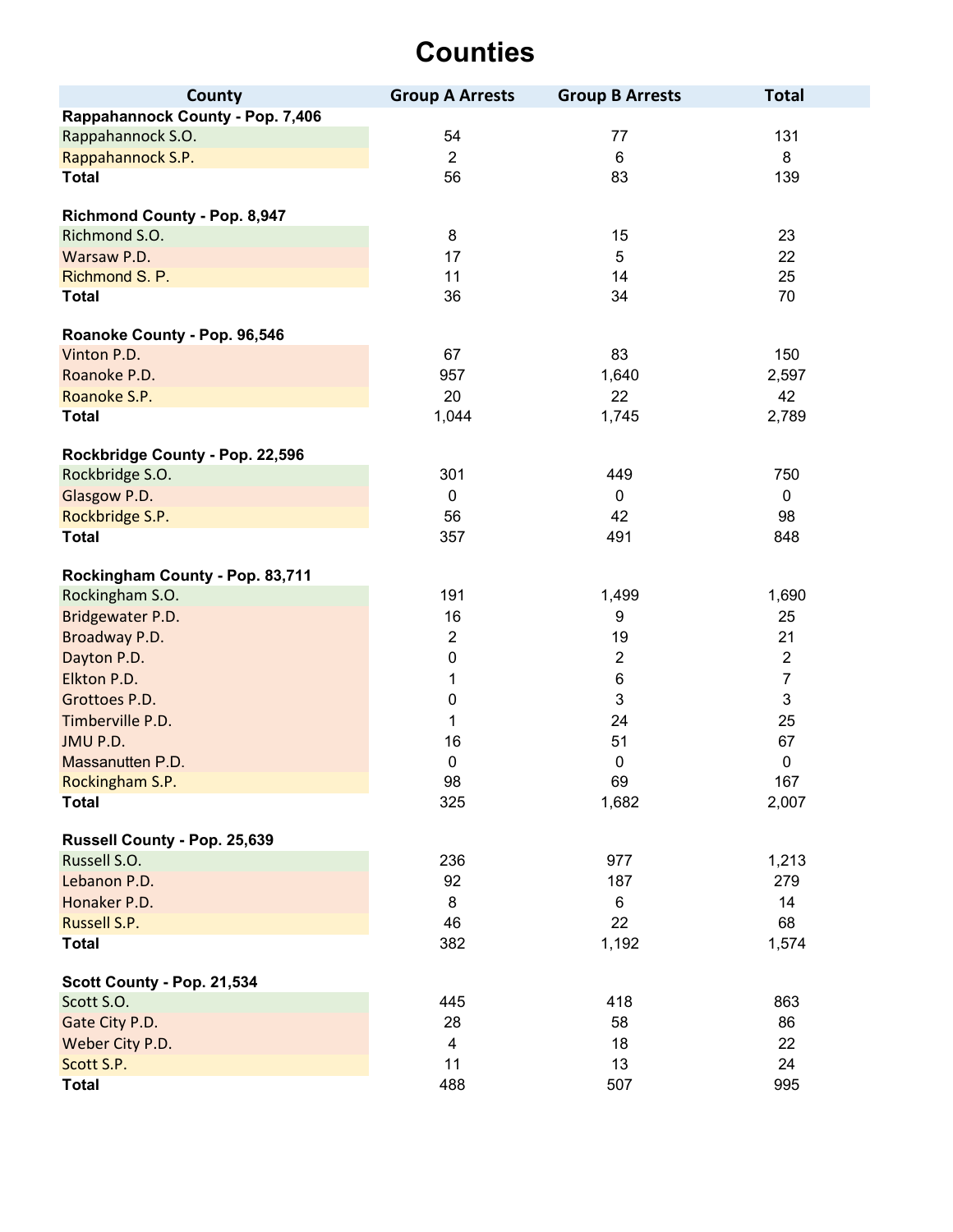| County                             | <b>Group A Arrests</b> | <b>Group B Arrests</b> | <b>Total</b>   |
|------------------------------------|------------------------|------------------------|----------------|
| Shenandoah County - Pop. 44,396    |                        |                        |                |
| Shenandoah S.O.                    | 190                    | 396                    | 586            |
| Mt. Jackson P.D.                   | 16                     | 9                      | 25             |
| Edinburg P.D.                      | $\mathbf 0$            | $\mathbf 0$            | $\mathbf 0$    |
| Woodstock P.D.                     | 106                    | 40                     | 146            |
| Strasburg P.D.                     | 80                     | 79                     | 159            |
| New Market P.D.                    | 13                     | 5                      | 18             |
| Shenandoah S.P.                    | 30                     | 63                     | 93             |
| <b>Total</b>                       | 435                    | 592                    | 1,027          |
|                                    |                        |                        |                |
| Smyth County - Pop. 29,523         |                        |                        |                |
| Smyth S.O.                         | 169                    | 628                    | 797            |
| Marion P.D.                        | 145                    | 84                     | 229            |
| Saltville P.D.                     | 14                     | 43                     | 57             |
| Chilhowie P.D.                     | 20                     | 28                     | 48             |
| Smyth S.P.                         | 12                     | 26                     | 38             |
| <b>Total</b>                       | 360                    | 809                    | 1,169          |
| Southampton County - Pop. 17,880   |                        |                        |                |
| Southampton S.O.                   | 91                     | 127                    | 218            |
| Southampton S.P.                   | 10                     | 8                      | 18             |
| <b>Total</b>                       | 101                    | 135                    | 236            |
|                                    |                        |                        |                |
| Spotsylvania County - Pop. 141,652 |                        |                        |                |
| Spotsylvania S.O.                  | 513                    | 728                    | 1,241          |
| Spotsylvania S.P.                  | 64                     | 46                     | 110            |
| <b>Total</b>                       | 577                    | 774                    | 1,351          |
| Stafford County - Pop. 159,247     |                        |                        |                |
| Stafford S.O.                      | 1,526                  | 2,446                  | 3,972          |
| Stafford S.P.                      | 23                     | 80                     | 103            |
| <b>Total</b>                       | 1,549                  | 2,526                  | 4,075          |
|                                    |                        |                        |                |
| Surry County - Pop. 6,569          |                        |                        |                |
| Surry S.O.                         | 27                     | 55                     | 82             |
| Surry S.P.                         | $\pmb{0}$              | $\overline{2}$         | $\overline{2}$ |
| <b>Total</b>                       | 27                     | 57                     | 84             |
| Sussex County - Pop. 10,409        |                        |                        |                |
| Sussex S.O.                        | 15                     | 75                     | 90             |
| Waverly P.D.                       | $\pmb{0}$              | $\pmb{0}$              | $\mathbf 0$    |
| Sussex S.P.                        | 6                      | 10                     | 16             |
| <b>Total</b>                       | 21                     | 85                     | 106            |
|                                    |                        |                        |                |
| Tazewell County - Pop. 39,763      |                        |                        |                |
| Tazewell S.O.                      | 353                    | 177                    | 530            |
| Bluefield P.D.                     | 336                    | 138                    | 474            |
| Pocahontas P.D.                    | $\pmb{0}$              | 1                      | 1              |
| Tazewell P.D.                      | 63                     | 78                     | 141            |
| Cedar Bluff P.D.                   | 5                      | $\overline{7}$         | 12             |
| Richlands P.D.                     | 137                    | 127                    | 264            |
| Tazewell S.P.                      | 51                     | 35                     | 86             |
| <b>Total</b>                       | 945                    | 563                    | 1,508          |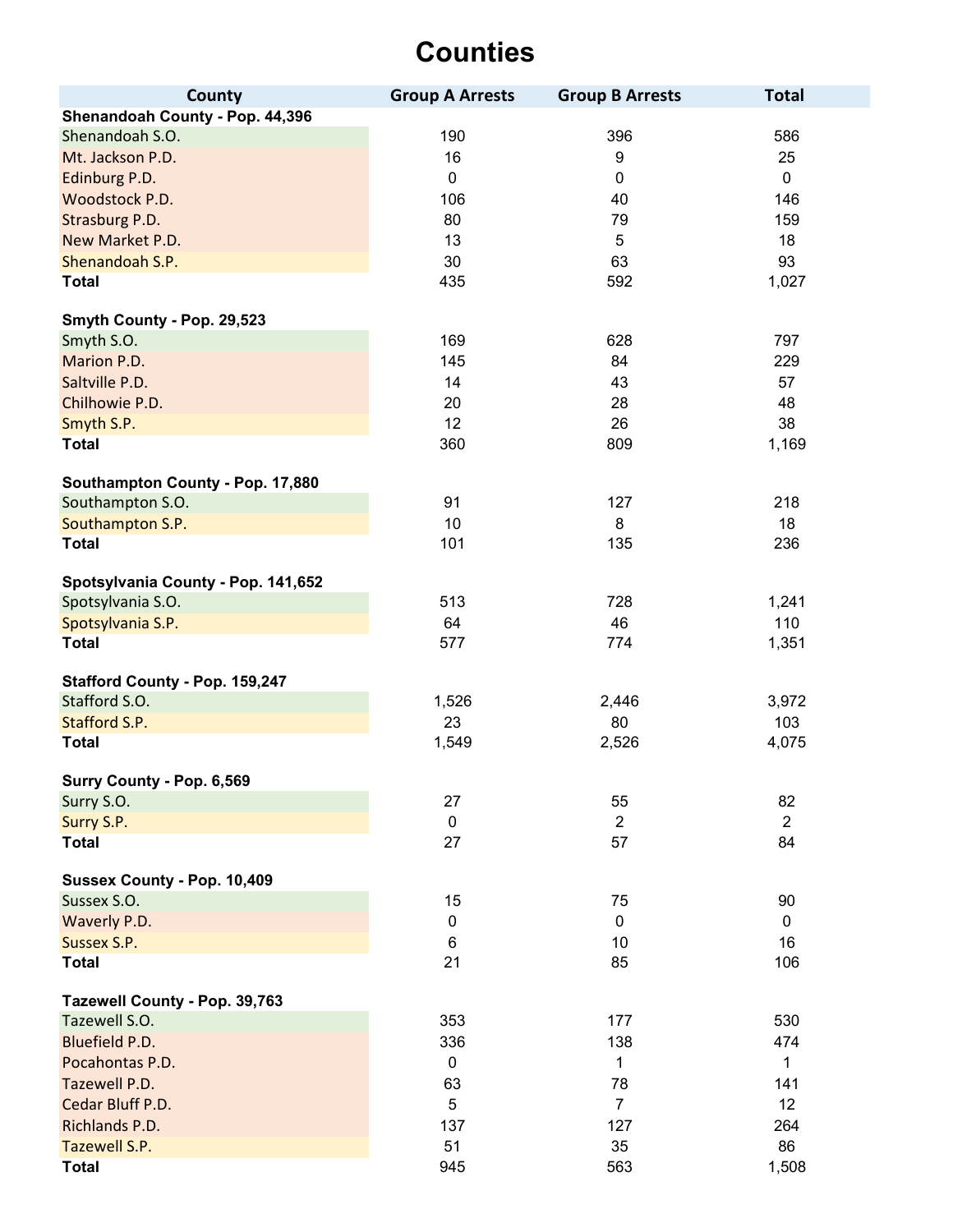| <b>County</b>                            | <b>Group A Arrests</b> | <b>Group B Arrests</b> | <b>Total</b> |
|------------------------------------------|------------------------|------------------------|--------------|
| Warren County - Pop. 41,057              |                        |                        |              |
| Warren S.O.                              | 418                    | 241                    | 659          |
| Front Royal P.D.                         | 214                    | 531                    | 745          |
| Warren S.P.                              | 24                     | 18                     | 42           |
| <b>Total</b>                             | 656                    | 790                    | 1,446        |
| Washington County - Pop. 54,079          |                        |                        |              |
| Washington S.O.                          | 570                    | 393                    | 963          |
| Abingdon P.D.                            | 82                     | 205                    | 287          |
| Damascus P.D.                            | 22                     | 35                     | 57           |
| Glade Spring P.D.                        | $\overline{7}$         | $\overline{2}$         | 9            |
| Emory & Henry P.D.                       | $\pmb{0}$              | $\pmb{0}$              | $\mathbf 0$  |
| Washington S.P.                          | 27                     | 46                     | 73           |
| <b>Total</b>                             | 708                    | 681                    | 1,389        |
| <b>Westmoreland County - Pop. 15,538</b> |                        |                        |              |
| Westmoreland S.O.                        | 194                    | 232                    | 426          |
| Colonial Beach P.D.                      | 21                     | 22                     | 43           |
| <b>Westmoreland S.P.</b>                 | 9                      | 9                      | 18           |
| <b>Total</b>                             | 224                    | 263                    | 487          |
|                                          |                        |                        |              |
| Wise County - Pop. 35,880                |                        |                        |              |
| Wise S.O.                                | 292                    | 1,027                  | 1,319        |
| Appalachia P.D.                          | $\pmb{0}$              | $\mathbf 0$            | 0            |
| Big Stone Gap P.D.                       | 30                     | 80                     | 110          |
| Coeburn P.D.                             | 21                     | 73                     | 94           |
| Pound P.D.                               | $\pmb{0}$              | $\mathbf 0$            | $\mathbf 0$  |
| St. Paul P.D.                            | 9                      | 18                     | 27           |
| Wise P.D.                                | 13                     | 35                     | 48           |
| UVA College at Wise P.D.                 | $\mathbf 0$            | 0                      | $\mathbf 0$  |
| Wise S.P.                                | 26                     | 23                     | 49           |
| <b>Total</b>                             | 391                    | 1,256                  | 1,647        |
| Wythe County - Pop. 28,015               |                        |                        |              |
| Wythe S.O.                               | 164                    | 132                    | 296          |
| Rural Retreat P.D.                       | 1                      | $\overline{4}$         | 5            |
| Wytheville P.D.                          | 131                    | 204                    | 335          |
| Wythe S.P.                               | 36                     | 23                     | 59           |
| <b>Total</b>                             | 332                    | 363                    | 695          |
| York County-Poquoson - Pop. 70,319       |                        |                        |              |
| York-Poquoson S.O.                       | 534                    | 430                    | 964          |
| York-Poquoson S.P.                       | 14                     | 28                     | 42           |
| <b>Total</b>                             | 548                    | 458                    | 1,006        |

P. D. = Police Department S. P. = State Police S.O. = Sheriff's Office

0-11= For those agencies without full year submission, footnote represents number of months of data submitted.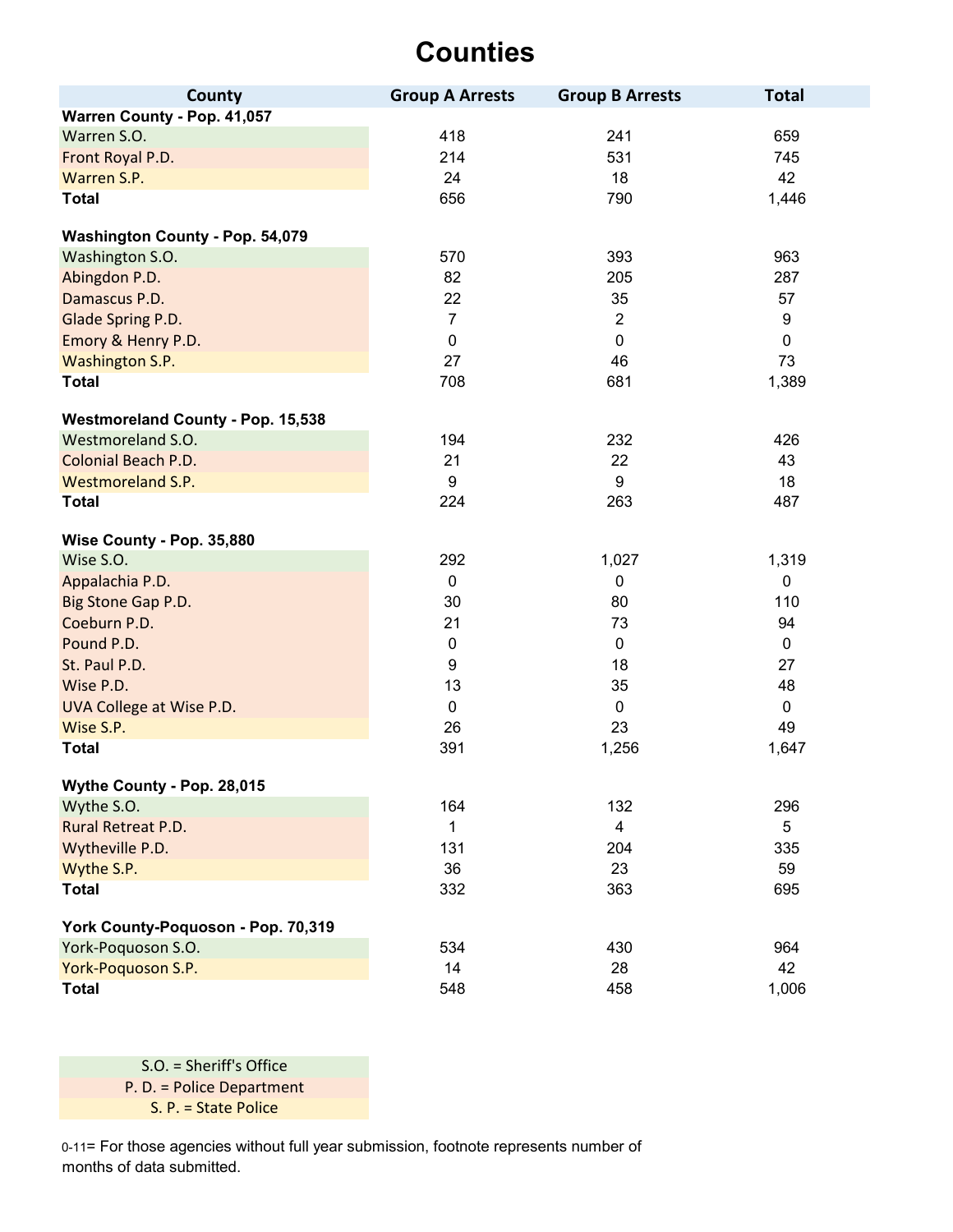| <b>City</b>                      | <b>Group A Arrests</b> | <b>Group B Arrests</b> | <b>Total</b>   |
|----------------------------------|------------------------|------------------------|----------------|
| Alexandria - 158,675             |                        |                        |                |
| Alexandria P.D.                  | 1,019                  | 1,050                  | 2,069          |
| Alexandria S.P.                  | 17                     | 19                     | 36             |
| <b>Total</b>                     | 1,036                  | 1,069                  | 2,105          |
|                                  |                        |                        |                |
| <b>Bristol - 17,231</b>          |                        |                        |                |
| Bristol P.D.                     | 397                    | 763                    | 1,160          |
| <b>Bristol S.P.</b>              | 5                      | 11                     | 16             |
| <b>Total</b>                     | 402                    | 774                    | 1,176          |
| Buena Vista - 6,628              |                        |                        |                |
| Buena Vista P.D.                 | 47                     | 51                     | 98             |
| Buena Vista S.P.                 | 26                     | $\mathbf 0$            | 26             |
| <b>Total</b>                     | 73                     | 51                     | 124            |
|                                  |                        |                        |                |
| Charlottesville - 51,079         |                        |                        |                |
| Charlottesville P.D.             | 437                    | 780                    | 1,217          |
| Charlottesville S.P.             | $\mathfrak{S}$         | 5                      | 8              |
| <b>Total</b>                     | 440                    | 785                    | 1,225          |
|                                  |                        |                        |                |
| Chesapeake - 250,256             |                        |                        |                |
| Chesapeake P.D.                  | 2,522<br>111           | 1,857<br>101           | 4,379<br>212   |
| Chesapeake S.P.                  |                        |                        |                |
| <b>Total</b>                     | 2,633                  | 1,958                  | 4,591          |
| Clifton Forge - 3,444            |                        |                        |                |
| Clifton Forge P.D.               | 32                     | 54                     | 86             |
| Clifton Forge S.P.               | $\pmb{0}$              | 0                      | $\mathbf 0$    |
| <b>Total</b>                     | 32                     | 54                     | 86             |
|                                  |                        |                        |                |
| <b>Colonial Heights - 18,071</b> |                        |                        |                |
| Colonial Heights P.D.            | 817                    | 940                    | 1,757          |
| <b>Colonial Heights S.P.</b>     | 28                     | 13                     | 41             |
| <b>Total</b>                     | 845                    | 953                    | 1,798          |
| Covington - 5,729                |                        |                        |                |
| Covington P.D.                   | 87                     | 60                     | 147            |
| Covington S.P.                   | 32                     | $\overline{2}$         | 34             |
| <b>Total</b>                     | 119                    | 62                     | 181            |
|                                  |                        |                        |                |
| Danville - 42,597                |                        |                        |                |
| Danville P.D.                    | 1,333                  | 1,758                  | 3,091          |
| Danville S.P.                    | 37                     | 5                      | 42             |
| <b>Total</b>                     | 1,370                  | 1,763                  | 3,133          |
| <b>Emporia - 5,628</b>           |                        |                        |                |
| Emporia P.D.                     | 143                    | 144                    | 287            |
| Emporia S.P.                     | $\overline{4}$         | 3                      | $\overline{7}$ |
| <b>Total</b>                     | 147                    | 147                    | 294            |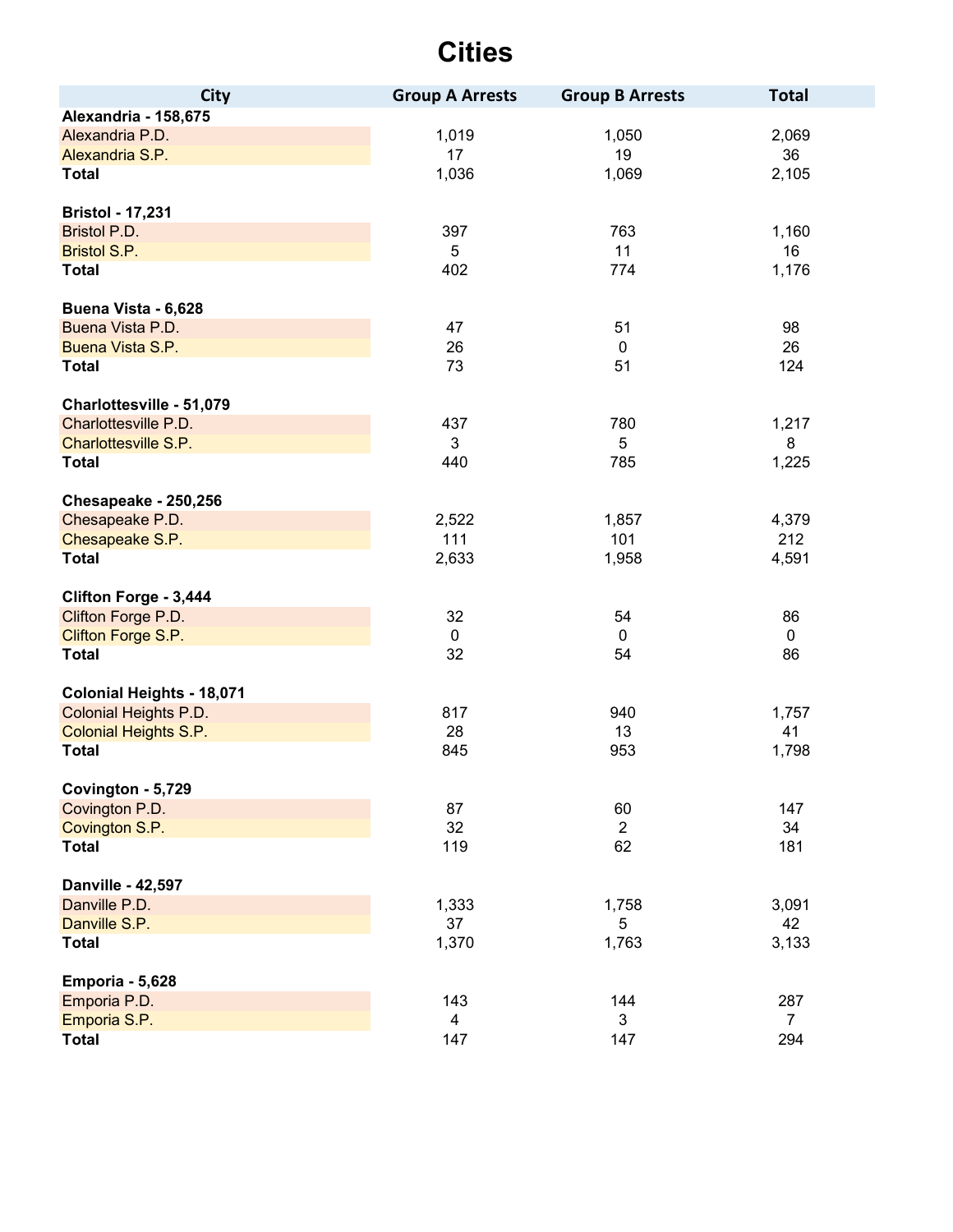| <b>City</b>                  | <b>Group A Arrests</b> | <b>Group B Arrests</b> | <b>Total</b>   |
|------------------------------|------------------------|------------------------|----------------|
| Fairfax City - 24,107        |                        |                        |                |
| Fairfax P.D.                 | 95                     | 167                    | 262            |
| Fairfax S.P.                 | $\mathbf{1}$           | $\overline{2}$         | 3              |
| <b>Total</b>                 | 96                     | 169                    | 265            |
| Falls Church - 14,614        |                        |                        |                |
| Falls Church P.D.            | 56                     | 127                    | 183            |
| Falls Church S.P.            | $\pmb{0}$              | $\mathbf 0$            | $\mathbf 0$    |
| <b>Total</b>                 | 56                     | 127                    | 183            |
| Franklin City - Pop. 8,064   |                        |                        |                |
| Franklin P.D.                | 276                    | 223                    | 499            |
| Franklin S.P.                | 6                      | 3                      | 9              |
| Total                        | 282                    | 226                    | 508            |
| Fredericksburg - Pop. 27,596 |                        |                        |                |
| Fredericksburg P.D.          | 764                    | 1,080                  | 1,844          |
| Germanna CC P.D.             | $\pmb{0}$              | 0                      | 0              |
| Univ. Mary Wash P.D.         | $\mathbf 1$            | 1                      | $\overline{2}$ |
| Fredericksburg S.P.          | 19                     | 24                     | 43             |
| <b>Total</b>                 | 784                    | 1,105                  | 1,889          |
| Galax - Pop. 6,747           |                        |                        |                |
| Galax P.D.                   | 251                    | 174                    | 425            |
| Galax S.P.                   | $\mathbf{3}$           | $\overline{4}$         | $\overline{7}$ |
| <b>Total</b>                 | 254                    | 178                    | 432            |
| Hampton - Pop. 136,581       |                        |                        |                |
| Hampton P.D.                 | 1,713                  | 2,205                  | 3,918          |
| T. Nelson Col. P.D.          | $\pmb{0}$              | 0                      | $\pmb{0}$      |
| Hampton Univ. P.D.           | $\pmb{0}$              | 0                      | $\mathbf 0$    |
| Hampton S.P.                 | 53                     | 56                     | 109            |
| <b>Total</b>                 | 1,766                  | 2,261                  | 4,027          |
| Harrisonburg - Pop. 55,220   |                        |                        |                |
| Harrisonburg P.D.            | 563                    | 1,234                  | 1,797          |
| Harrisonburg S.P.            | 186                    | 32                     | 218            |
| <b>Total</b>                 | 749                    | 1,266                  | 2,015          |
| Hopewell - Pop. 22,976       |                        |                        |                |
| Hopewell P.D.                | 402                    | 183                    | 585            |
| Hopewell S.P.                | 19                     | 11                     | 30             |
| Total                        | 421                    | 194                    | 615            |
| Lexington - Pop. 7,397       |                        |                        |                |
| Lexington P.D.               | 50                     | 47                     | 97             |
| VMI P.D.                     | $\overline{2}$         | 4                      | 6              |
| Lexington S.P.               | $\overline{7}$         | 0                      | $\overline{7}$ |
| <b>Total</b>                 | 59                     | 51                     | 110            |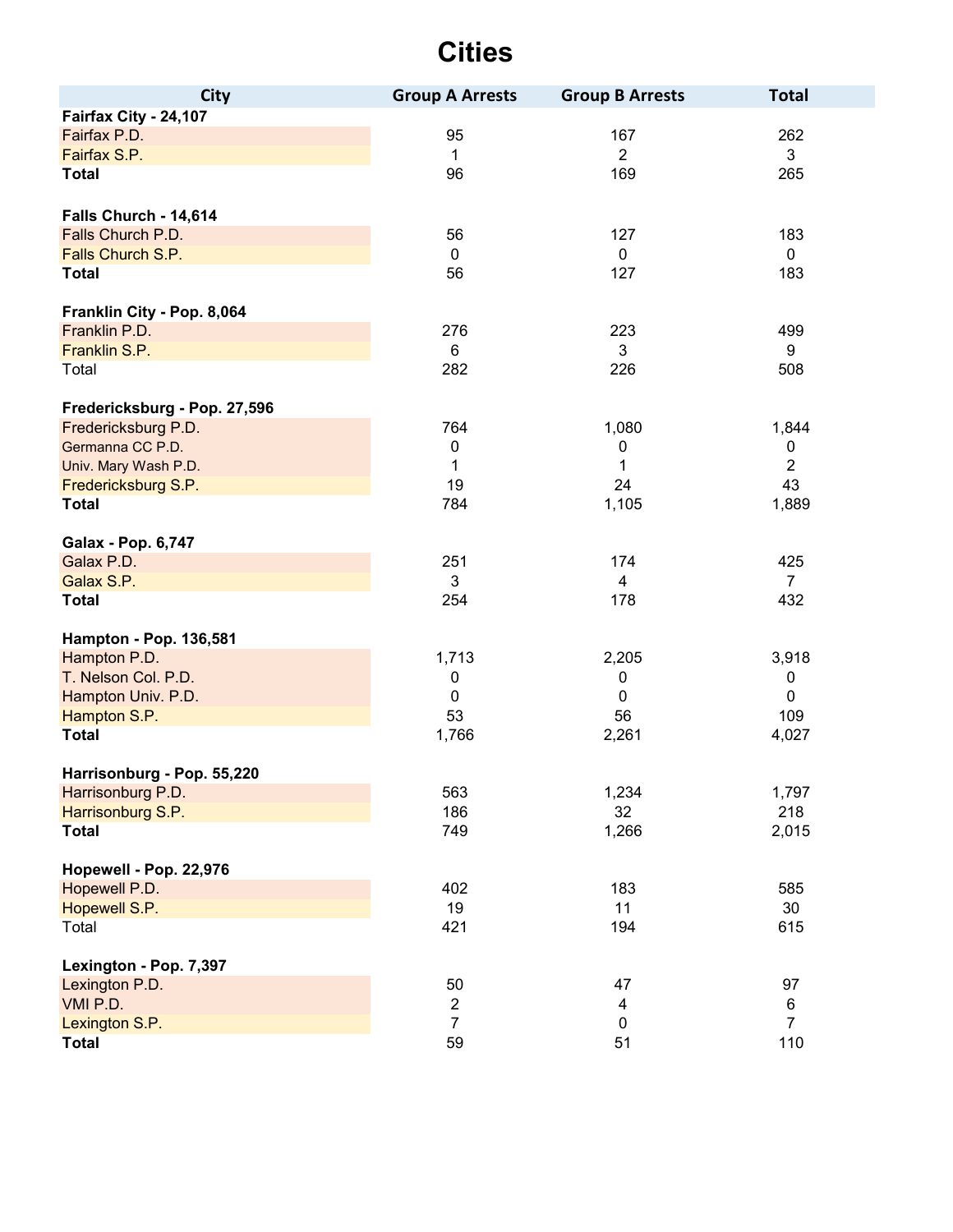| <b>City</b>                                      | <b>Group A Arrests</b> | <b>Group B Arrests</b>  | <b>Total</b>   |
|--------------------------------------------------|------------------------|-------------------------|----------------|
| Lynchburg - Pop. 80,054                          |                        |                         |                |
| Lynchburg P.D.                                   | 1,298                  | 2,670                   | 3,968          |
| Lynchburg S.P.                                   | 37                     | 9                       | 46             |
| <b>Total</b>                                     | 1,335                  | 2,679                   | 4,014          |
|                                                  |                        |                         |                |
| Manassas - Pop. 42,733                           |                        |                         |                |
| Manassas P.D.                                    | 494                    | 853                     | 1,347          |
| Manassas S.P.                                    | 0                      | $\overline{2}$          | $\overline{2}$ |
| <b>Total</b>                                     | 494                    | 855                     | 1,349          |
| Manassas Park - Pop. 17,205                      |                        |                         |                |
| Manassas Park P.D.                               | 177                    | 177                     | 354            |
| Manassas Park S.P.                               | $\mathbf 0$            | $\mathbf 0$             | $\mathbf 0$    |
| <b>Total</b>                                     | 177                    | 177                     | 354            |
|                                                  |                        |                         |                |
| Martinsville - Pop. 13,436                       |                        |                         |                |
| Martinsville P.D.                                | 426                    | 655                     | 1,081          |
| Martinsville S.P.                                | 6                      | $\mathbf{0}$            | 6              |
| <b>Total</b>                                     | 432                    | 655                     | 1,087          |
|                                                  |                        |                         |                |
| Newport News - Pop. 185,082<br>Newport News P.D. | 2,892                  | 1,975                   | 4,867          |
| Chris. Newport Univ P.D.                         | 3                      | 8                       | 11             |
| Newport News S.P.                                | 51                     | 62                      | 113            |
| <b>Total</b>                                     | 2,946                  | 2,045                   | 4,991          |
|                                                  |                        |                         |                |
| Norfolk - Pop. 238,102                           |                        |                         |                |
| Norfolk P.D.                                     | 3,346                  | 4,345                   | 7,691          |
| Norfolk State P.D.                               | 3                      | 4                       | $\overline{7}$ |
| ODU Campus P.D.                                  | 16                     | 50                      | 66             |
| Eastern VA Medical P.D.                          | $\mathbf{1}$           | $\mathbf 0$             | $\mathbf{1}$   |
| Airport Authority P.D.                           | 23                     | 6                       | 29             |
| Norfolk S.P.                                     | 96                     | 79                      | 175            |
| <b>Total</b>                                     | 3,485                  | 4,484                   | 7,969          |
| <b>Norton - Pop. 3,635</b>                       |                        |                         |                |
| Norton P.D.                                      | 184                    | 315                     | 499            |
| Norton S.P.                                      | $\overline{4}$         | 1                       | 5              |
| <b>Total</b>                                     | 188                    | 316                     | 504            |
|                                                  |                        |                         |                |
| Petersburg - Pop. 32,912                         |                        |                         |                |
| Petersburg P.D.                                  | 484                    | 414                     | 898            |
| VSU P.D.<br>Richard Bland P.D.                   | 1                      | $\overline{\mathbf{4}}$ | 5              |
|                                                  | $\pmb{0}$              | $\mathbf 0$             | 0              |
| Petersburg S.P.                                  | 20                     | 43                      | 63             |
| <b>Total</b>                                     | 505                    | 461                     | 966            |
| Poquoson - Pop. 12,514                           |                        |                         |                |
| Poquoson P.D.                                    | 73                     | 69                      | 142            |
| Poquoson S.P.                                    | $\overline{2}$         | 0                       | $\overline{2}$ |
| <b>Total</b>                                     | 75                     | 69                      | 144            |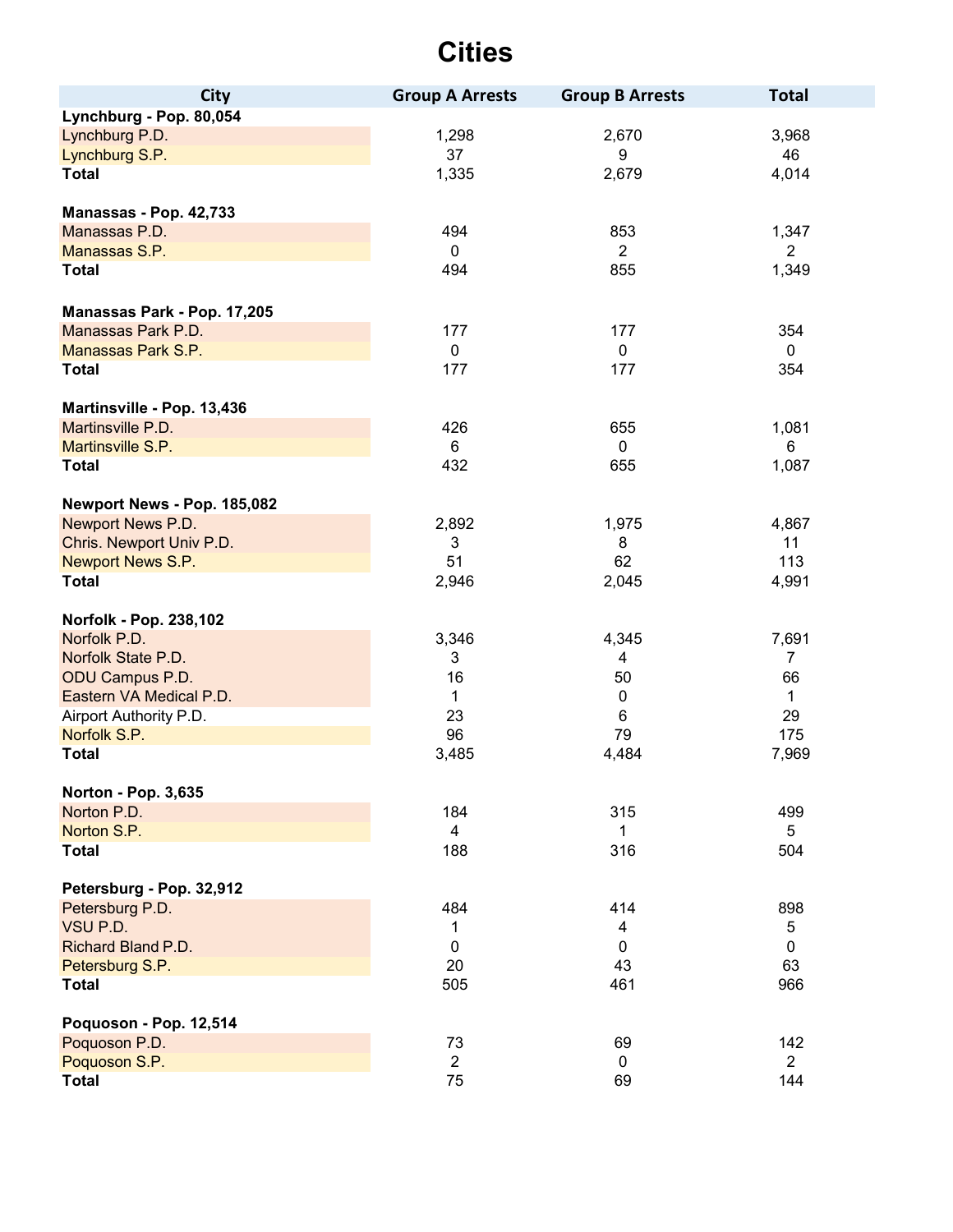| <b>City</b>                   | <b>Group A Arrests</b> | <b>Group B Arrests</b> | <b>Total</b>   |
|-------------------------------|------------------------|------------------------|----------------|
| Portsmouth - Pop. 97,883      |                        |                        |                |
| Portsmouth P.D.               | 874                    | 786                    | 1,660          |
| Va Port Authority P.D.        | $\mathbf{1}$           | 6                      | $\overline{7}$ |
| Portsmouth S.P.               | 39                     | 15                     | 54             |
| <b>Total</b>                  | 914                    | 807                    | 1,721          |
| Radford - Pop. 16,930         |                        |                        |                |
| Radford P.D.                  | 245                    | 362                    | 607            |
| Radford Univ. P.D.            | 9                      | 7                      | 16             |
| Radford S.P.                  | $\pmb{0}$              | 3                      | 3              |
| <b>Total</b>                  | 254                    | 372                    | 626            |
| Richmond City - Pop. 226,623  |                        |                        |                |
| Richmond P.D.                 | 2,000                  | 2,028                  | 4,028          |
| <b>Capitol Police</b>         | 8                      | 22                     | 30             |
| VCU P.D.                      | 56                     | 99                     | 155            |
| Univ. Richmond P.D.           | 1                      | 1                      | $\overline{2}$ |
| Richmond S.P.                 | 58                     | 57                     | 115            |
| <b>Total</b>                  | 2,123                  | 2,207                  | 4,330          |
| Roanoke City - Pop. 99,883    |                        |                        |                |
| Roanoke P.D.                  | 1,522                  | 1,632                  | 3,154          |
| Va West C. C. P.D.            | $\mathbf 0$            | 0                      | 0              |
| Roanoke S.P.                  | 48                     | 43                     | 91             |
| <b>Total</b>                  | 1,570                  | 1,675                  | 3,245          |
| Salem - Pop. 25,060           |                        |                        |                |
| Salem P.D.                    | 490                    | 225                    | 715            |
| Salem S.P.                    | 8                      | $\overline{4}$         | 12             |
| Total                         | 498                    | 229                    | 727            |
| Staunton - Pop. 25,874        |                        |                        |                |
| Staunton P.D.                 | 546                    | 1,580                  | 2,126          |
| Staunton S.P.                 | 22                     | $\overline{4}$         | 26             |
| <b>Total</b>                  | 568                    | 1,584                  | 2,152          |
| <b>Suffolk - Pop. 96,130</b>  |                        |                        |                |
| Suffolk P.D.                  | 1,019                  | 1,505                  | 2,524          |
| Suffolk S.P.                  | 18                     | 7                      | 25             |
| <b>Total</b>                  | 1,037                  | 1,512                  | 2,549          |
| Virginia Beach - Pop. 458,028 |                        |                        |                |
| Virginia Beach P.D.           | 4,193                  | 7,549                  | 11,742         |
| Virginia Beach S.P.           | 148                    | 99                     | 247            |
| <b>Total</b>                  | 4,341                  | 7,648                  | 11,989         |
| Waynesboro - Pop. 22,349      |                        |                        |                |
| Waynesboro P.D.               | 238                    | 422                    | 660            |
| Waynesboro S.P.               | 10                     | 6                      | 16             |
| <b>Total</b>                  | 248                    | 428                    | 676            |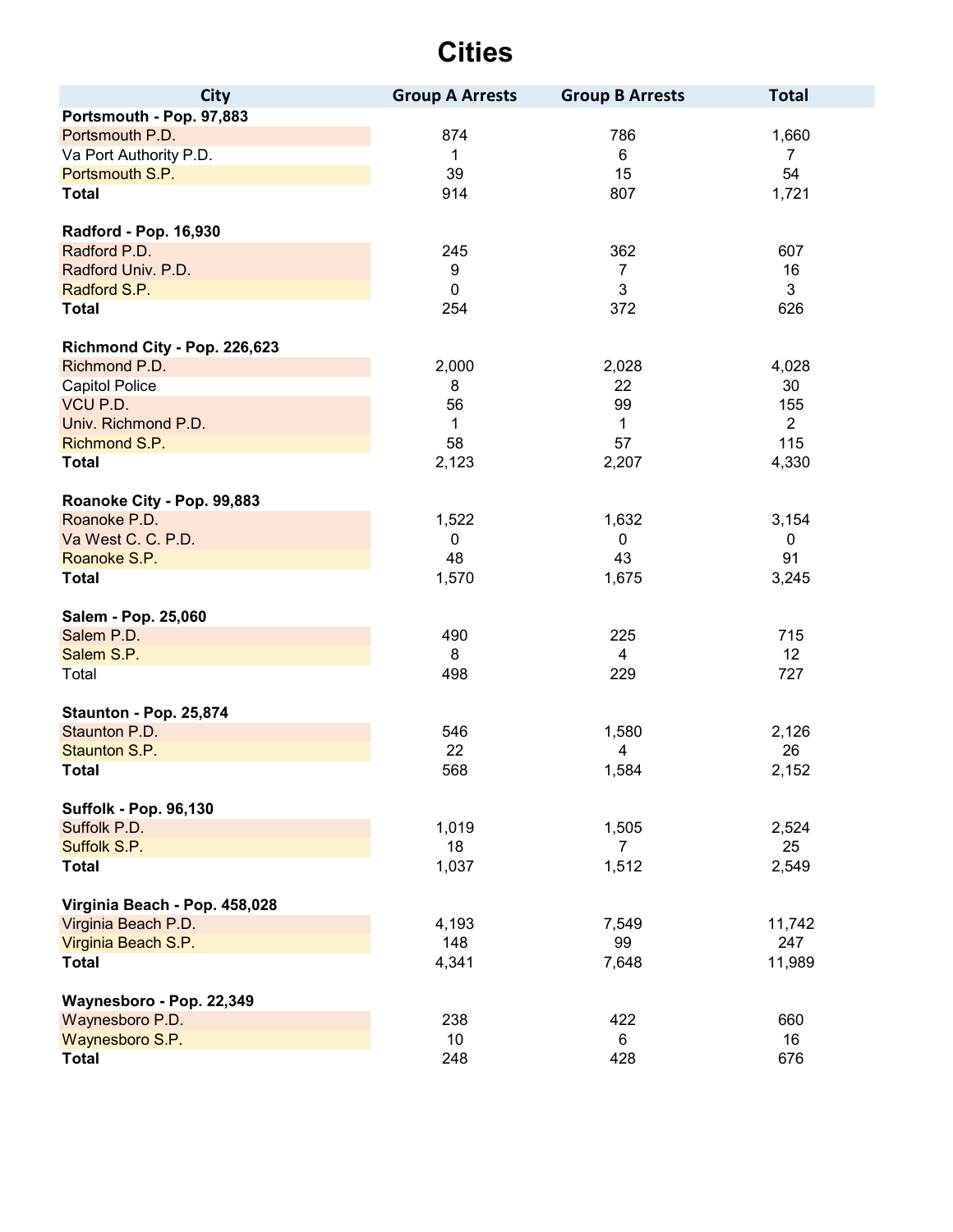| <b>City</b>                | <b>Group A Arrests</b> | <b>Group B Arrests</b> | <b>Total</b> |
|----------------------------|------------------------|------------------------|--------------|
| Williamsburg - Pop. 16,015 |                        |                        |              |
| Williamsburg P.D.          | 215                    | 296                    | 511          |
| Wm. & Mary P.D.            |                        | 6                      | 13           |
| Williamsburg S.P.          |                        |                        | 2            |
| <b>Total</b>               | 223                    | 303                    | 526          |
| Winchester - Pop. 28,021   |                        |                        |              |
| Winchester P.D.            | 512                    | $\Omega$               | 512          |
| Winchester S.P.            | 15                     | 4                      | 19           |
| <b>Total</b>               | 527                    | 4                      | 531          |

| <b>City</b>           | <b>Group A Arrests</b> | <b>Group B Arrests</b> | <b>Total</b> |
|-----------------------|------------------------|------------------------|--------------|
| <b>Other Agencies</b> |                        |                        |              |
| Dept. ABC             |                        | 0                      |              |
| Dept. of Cons & Rec   | 10                     | 332                    | 342          |
| <b>DMV</b>            |                        | 34                     | 41           |
| Game & Inland Fish    | 213                    | 2,793                  | 3,006        |
| Virginia Marine       |                        | 380                    | 380          |
| Total                 | 231                    | 3,539                  | 3,770        |

0-11= Represents number of months of data submitted.

**Group A Offenses** = Arson, Assault, Bribery, Burglary, Counterfeiting/Forgery, Destruction/Damage/Vandalism of Property, Drug/Narcotic Offenses, Embezzlement, Extortion/Blackmail, Fraud Offenses, Gambling Offenses, Homicide, Kidnapping/ Abduction, Larceny/Theft, Motor Vehicle Theft, Pornography/Obscene Material, Prostitution Offenses, Robbery, Sex Offenses-Forcible and Non-forcible, Stolen Property Offenses and Weapon Law Violations

**Group B Offenses** = Bad Checks, Curfew/Loitering/Vagrancy Violations, Disorderly Conduct, Driving Under the Influence, Drunkenness, Family Offenses - Non-violent, Liquor Law Violations, Peeping Tom, Runaway, Trespass of Real Property, Conspiracy to Commit Group A Offenses and All Other Offenses.

**S.O. = Sheriff's Office P. D. = Police Department S. P. = State Police**